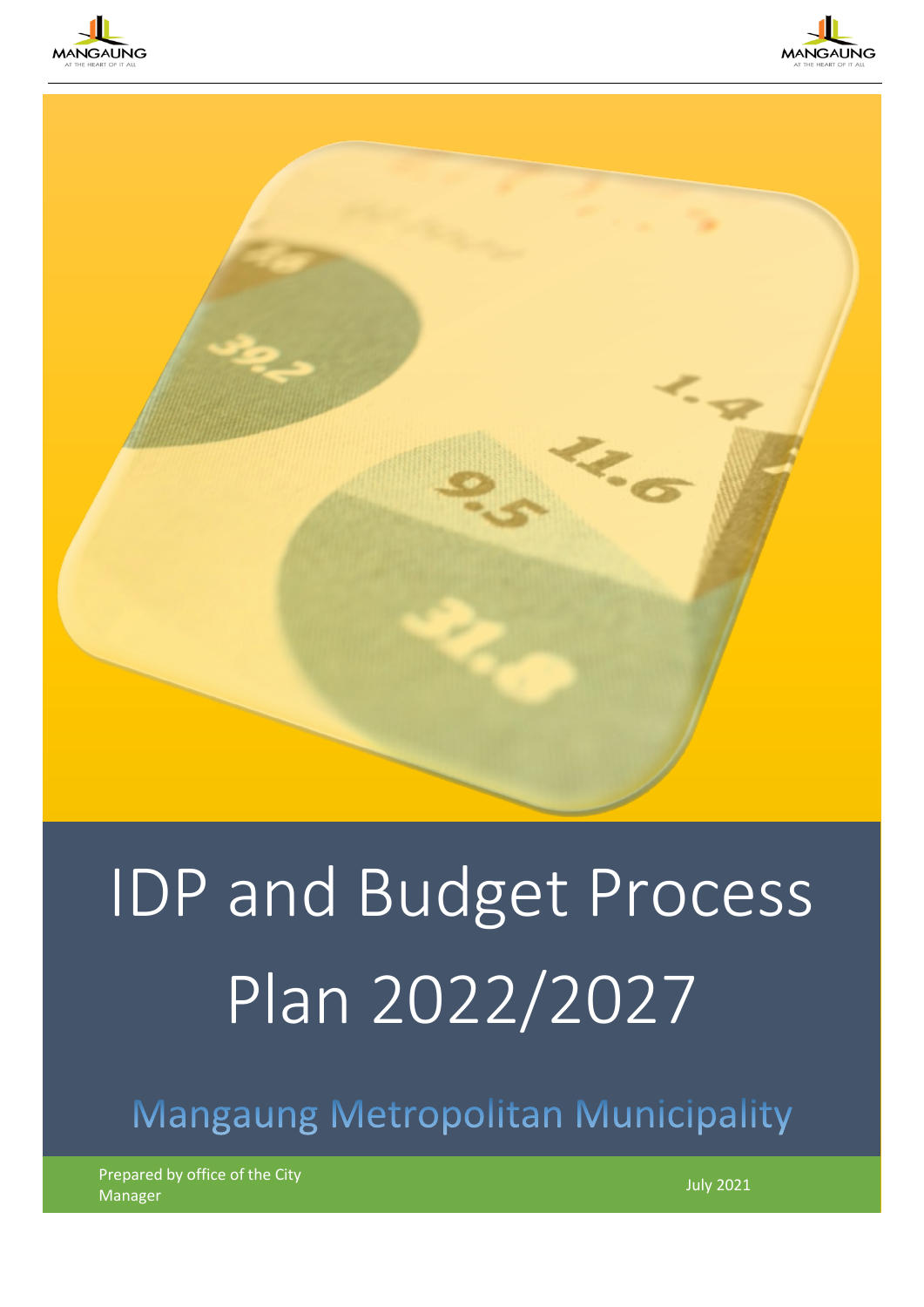

## **Table of Content**

| 1.1 |                                                                          |  |
|-----|--------------------------------------------------------------------------|--|
| 1.2 |                                                                          |  |
| 1.3 |                                                                          |  |
| 1.4 |                                                                          |  |
|     |                                                                          |  |
|     |                                                                          |  |
|     |                                                                          |  |
|     |                                                                          |  |
|     |                                                                          |  |
|     |                                                                          |  |
| 2.1 | Policy parameters that guide MMM process in the development of IDP 11    |  |
| 2.2 |                                                                          |  |
| 2.3 | Free State Growth and Development Strategy (FSGDS) 13                    |  |
| 2.4 | Integrated Urban Development Framework (IUDF) 13                         |  |
| 2.5 |                                                                          |  |
|     |                                                                          |  |
|     | Section Three: Roles, Responsibility and Key Activities 14               |  |
|     |                                                                          |  |
| 3.1 |                                                                          |  |
|     |                                                                          |  |
|     |                                                                          |  |
| 3.2 | IDP, Budget and Performance Management Activity Plan 2022/2027 financial |  |
|     |                                                                          |  |
|     |                                                                          |  |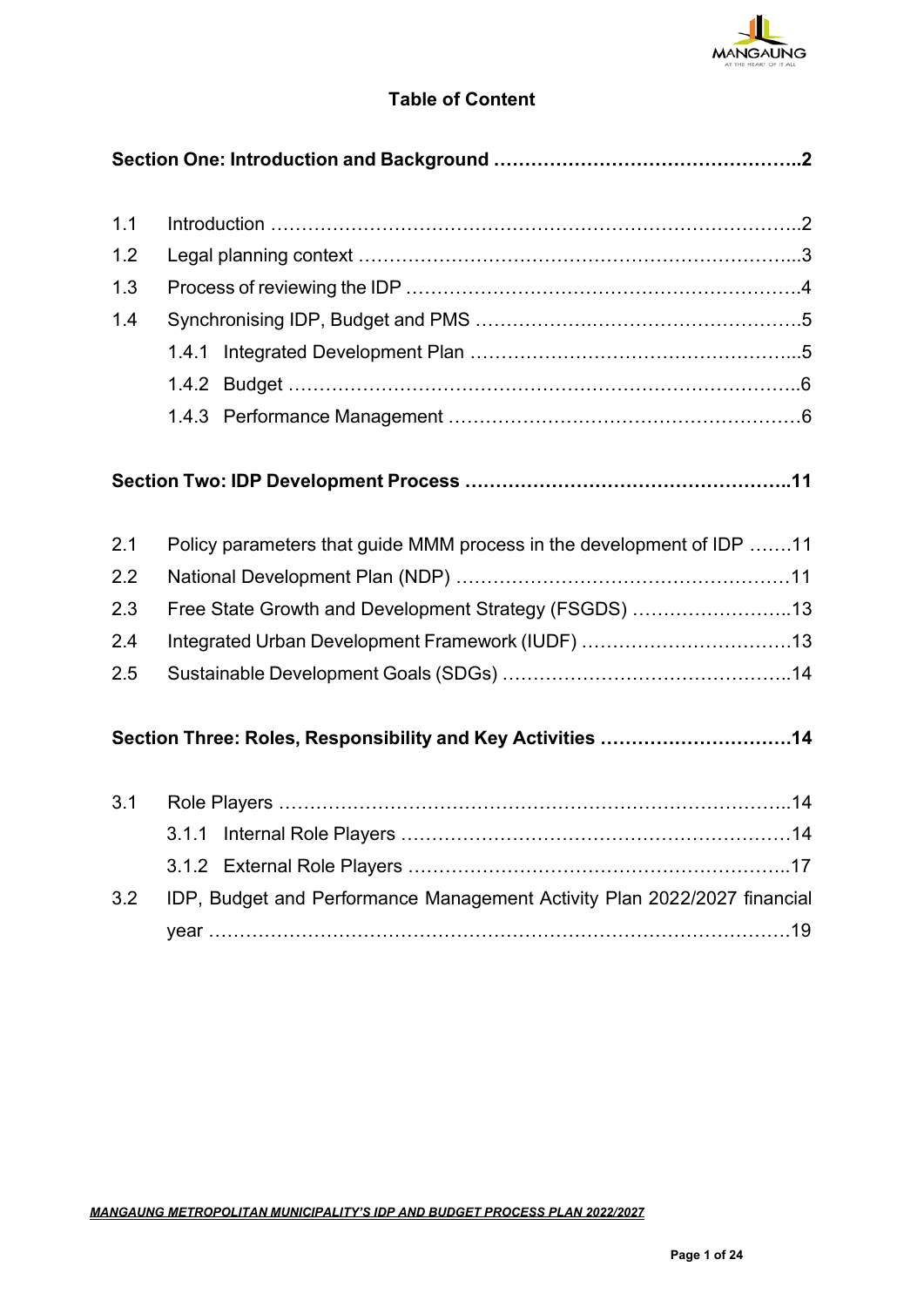

#### **SECTION ONE: INTRODUCTION AND BACKGROUND**

#### **1.1 Introduction**

The mandatory statutory requirement contained in the Municipal Systems Act (Act 32 of 2000) requires each municipal council to adopt a written process to guide the planning, drafting, adoption, and review of its Integrated Development Plan within a specified period following the start of its elected term (IDP). As a result, municipal councils are required to evaluate their IDP yearly as specified under section 34 of the Municipal Systems Act (Act 32 of 2000).

The 2022/2027 Integrated Development Plan will influence the Municipal Performance Management and Monitoring System (PMS), the Spatial Development Framework, senior management individual performance goals, and the Medium-Term Revenue and Expenditure Framework (MTREF).

Moreover, the city will prepare a Service Delivery and Budget Implementation Plan (SDBIP) based on information provided by line departments as a tool for implementing municipal services and its annual budget, as specified in the Municipal Finance Management Act of 2003 and to be approved by the municipality's Mayor in accordance with section 53 (1) (c) (ii).

The city's goal is to create an IDP that complies with applicable laws (a legally compliant IDP). According to Section 26 of the Municipal Systems Act (Act 32 of 2000), the IDP's main components include the following:

- the municipal council's vision for the long-term development of the municipality with special emphasis on the municipality's most critical development and internal transformation needs;
- an assessment of the existing level of development in the municipality, which must include an identification of communities which do not have access to municipal services;
- the council's development priorities and objectives for its elected term, including its local economic aims and is internal transformation needs;
- the Council's development strategies which must be aligned with any national or provincial sectoral plans and planning requirements binding on the municipality;
- the spatial development framework which must include the provision of basic guidelines for a land use management system for the municipality;
- the council's operational strategies; applicable disaster management plans;
- a financial plan, which must include a budget projection for at least the next three years.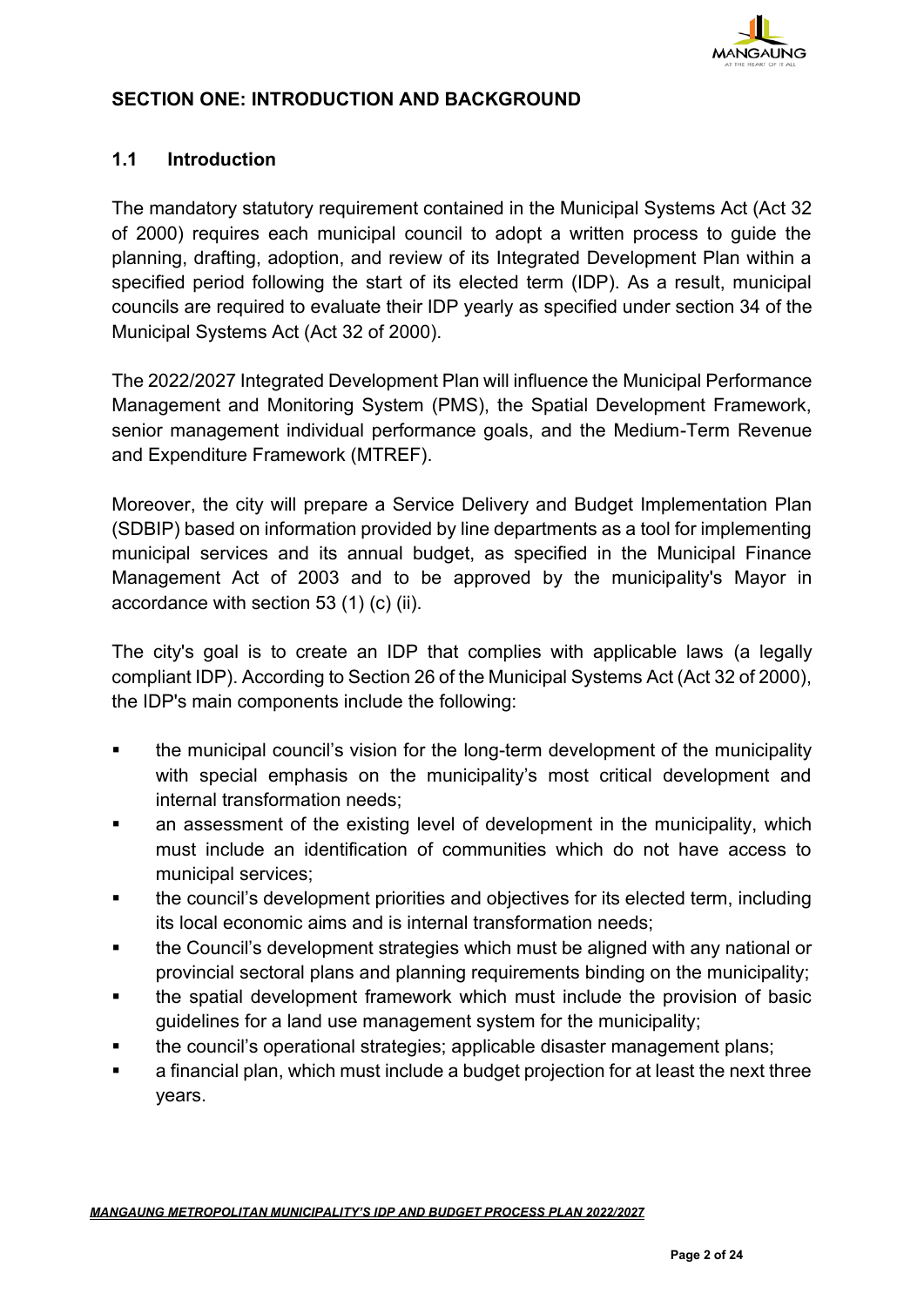

#### **1.2 Legal planning context**

As indicated, the development of the IDP and Budget Process Plan is regulated by the Municipal Systems Act, No 32 of 2000 and the Municipal Finance Management Act, No 56 of 2003. This is to ensure uniformity and minimum quality standards of the integrated development planning and budget process and the proper coordination between and within the three spheres of government.

The Municipal Systems Act, No 32 of 2000 (as amended) and the Municipal Finance Management Act, No 56 of 2003 confer the responsibility on the Executive Mayor to provide political guidance over the budget process and the corresponding priorities that must guide the preparation of the annual budgets. In terms of section 53 of the Municipal Finance Management Act the Executive Mayor must also coordinate the annual revision of the integrated development plan in terms of section 34 of the Municipal Systems Act and the preparation of the annual budget, and determine how the integrated development plan is to be considered or revised for the purpose of the budget. The Municipal Systems Act further requires the following regarding the IDP process:

- ✓ *Chapter 5 and Section 25 (1) of the Municipal Systems Act (2000)* indicates that "each municipal council must, within a prescribed period after the start of its elected term, adopt a single, all-inclusive and strategic plan for the development of the municipality which"-
- a) Links integrates and coordinates plans and takes into account proposals for the development of the municipality;
- b) Aligns the resources and capacity of the municipality with the implementation of the plan;
- c) Complies with the provisions of this Chapter; and
- d) Is compatible with national and provincial development plans and planning requirements binding on the municipality in terms of legislation.
- $\checkmark$  **Section 21 (1) of the MFMA (Act 56 of 2003)**, requires the mayor of a municipality to:

*(b) At least 10 months before the start of the budget year, table in the municipal council a time schedule outlining key deadlines for:*

- *(i) the preparation, tabling and approval of the annual budget;*
- *(ii) the annual review of* 
	- *(aa) the integrated development plan in terms of section 34 of the Municipal Systems Act; and*
	- *(bb) the budget-related policies;*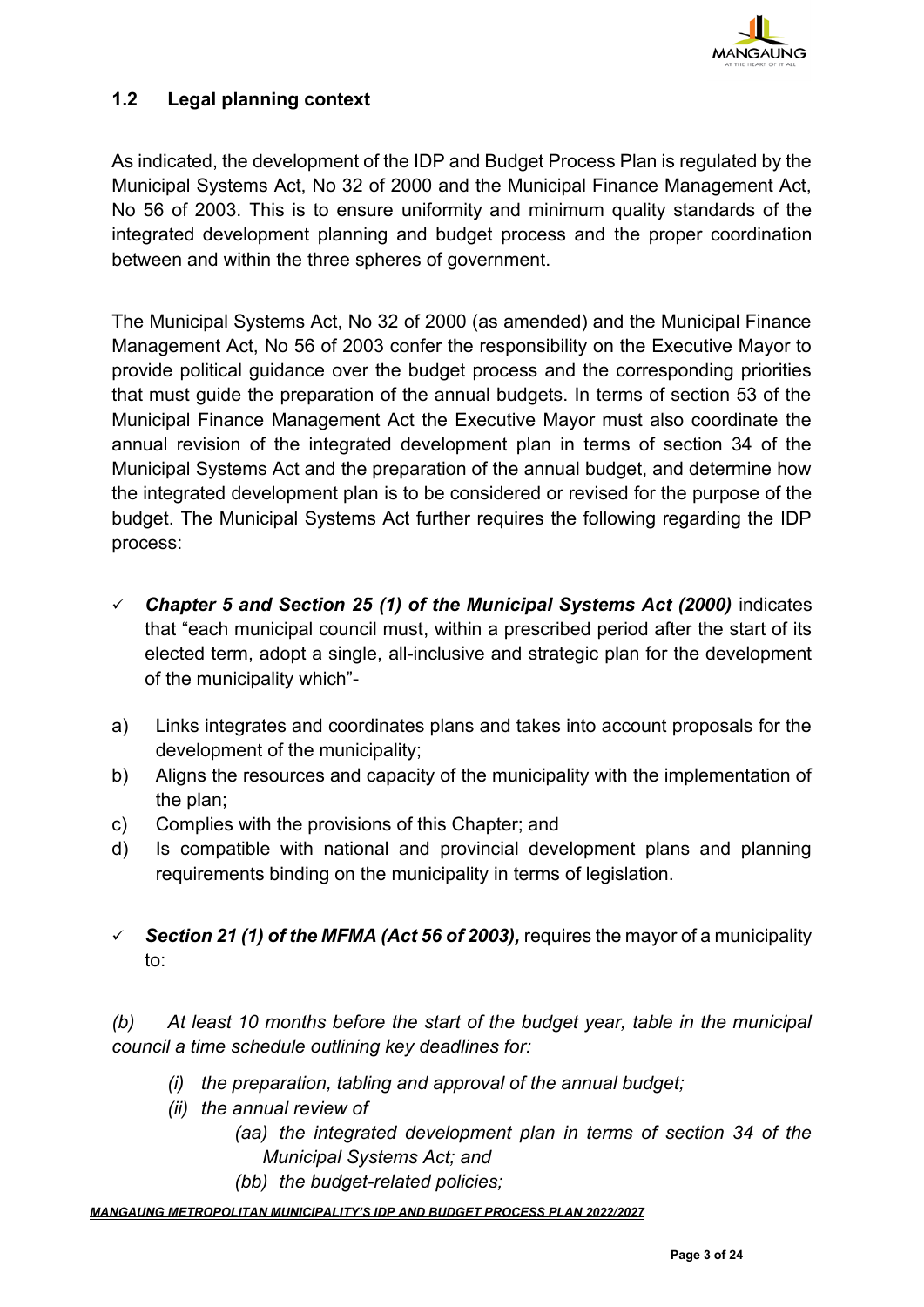

- *(iii) the tabling and adoption of any amendments to the integrated development plan and the budget-related policies; and*
- *(iv) any consultative processes forming part of the processes referred to in subparagraphs (i), (ii), and (iii).*

The purpose of the IDP and Budget Process Plan is to set out and recommend a process to produce these strategies and plans for the consideration by the Council, in compliance with the legislative requirements set out above. The table below shows the timelines on the annual reviews for the next five years (2022/2023 to 2026/2027):

| 1st             | <b>Review</b> |  | and 2023/2024   | 01 July 2023 - 30 June   |
|-----------------|---------------|--|-----------------|--------------------------|
| Amendments      |               |  |                 | 2024                     |
| 2 <sub>nd</sub> | <b>Review</b> |  | and   2024/2025 | 01 July 2024 $-$ 30 June |
| Amendments      |               |  |                 | 2025                     |
| 3 <sup>rd</sup> | <b>Review</b> |  | and 2025/2026   | 01 July 2025 $-$ 30 June |
| Amendments      |               |  |                 | 2026                     |
| 4 <sup>th</sup> | <b>Review</b> |  | and 2026/2027   | 01 July 2026 $-$ 30 June |
| Amendments      |               |  |                 | 2027                     |

## **1.3 Process of reviewing the IDP**

In order to ensure certain minimum quality standards of the development of an IDP, and proper coordination between and within spheres of government, municipalities need to prepare an *IDP and Budget Process Plan* that guides the formulation a budget to implementation of the IDP.

The IDP and Budget Process Plan should include the following:

- A programme specifying the timeframes for the different planning steps;
- Appropriate mechanisms, processes and procedures for consultation and participation of local communities, organs of state, traditional authorities and other role players in the IDP review and budget formulation processes; and

The IDP and Budget Process Plan needs to be set out in writing and the law requires that the plan should be adopted by a municipal council.

Furthermore, this process will take into considerations the new IDP guidelines as introduced by the Department of Cooperative Governance and Traditional Affairs.

The noticeable features to characterise the planning process includes amongst others:

1) Multi-stakeholder visioning processes to emerge with city vision endorsed by communities and stakeholders;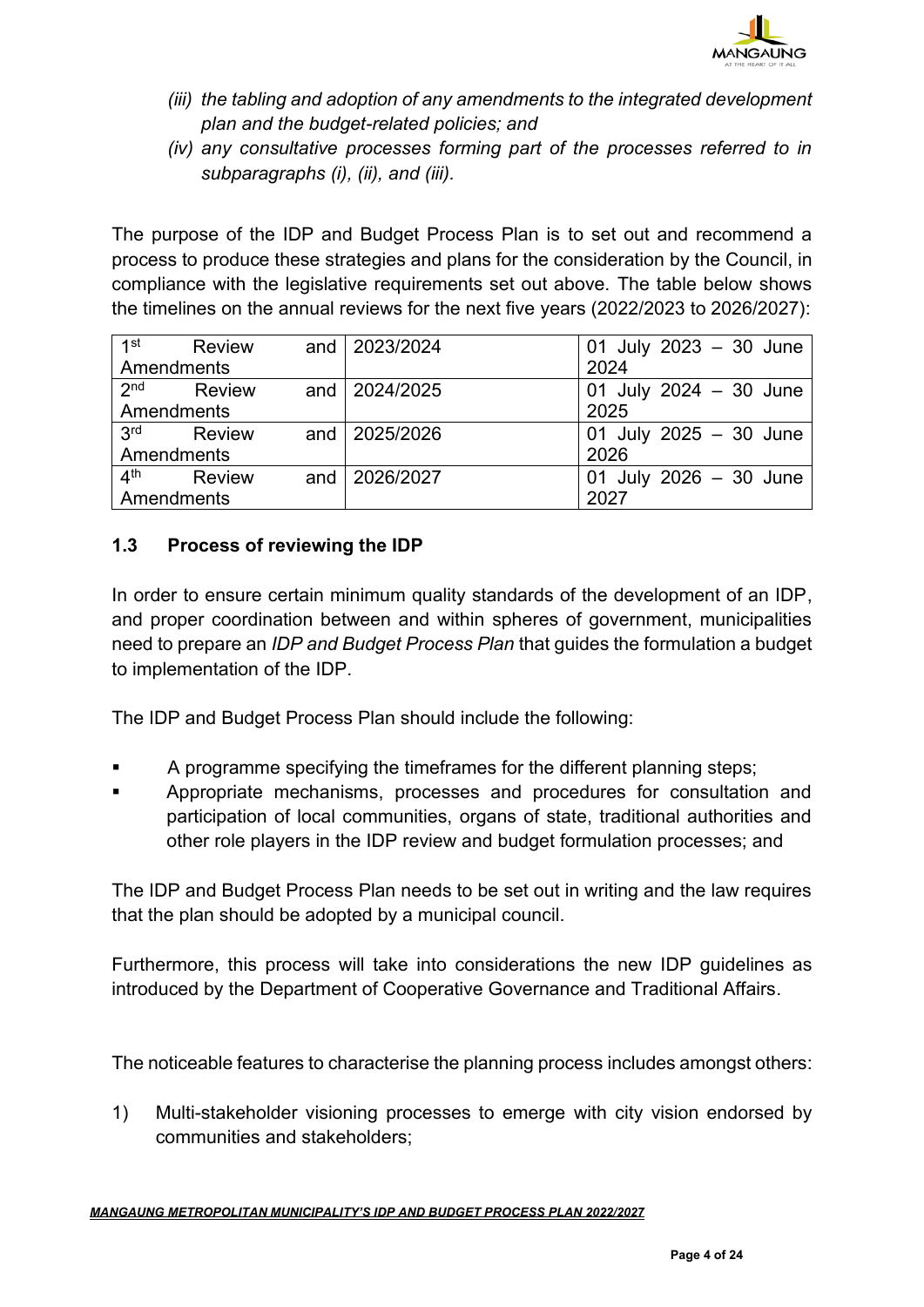

- 2) Adopting a research-based approach to constituency and stakeholder consultation to collect qualitative data and information on constituency and stakeholder views;
- 3) Extensive inter-governmental (National and Provincial departments, SOE and other development protagonists) engagement processes to process and ascertain planned investments in the City;
- 4) A strategic orientation workshop for councillors;
- 5) Strategic planning Lekgotla.

## **1.4 Synchronising IDP, Budget and PMS**

Organisational performance management systems must be connected to the Integrated Performance Planning Process (IDP) to meet the requirements of the Municipal Systems Act. There has been a significant progress in harmonising the IDP, budget, and performance management system in the Mangaung Metropolitan Municipality.

Every part of a development plan and management system is linked to the IDP and and budget. The IDP defines the municipality's long-term goals, as well as how these goals will be accomplished. The use of the PMS is to examine performance against the set objectives, and it is an important step which ought to be observed by the city. The budget serves as a resource plan for budget allocation to meet the developmental objectives of the municipality.

#### **1.4.1 Integrated Development Plan**

The Municipal Systems Act calls for the establishment of planning, monitoring, and budgeting systems which are essential for local government to achieve developmental status. Section 25 (1) of the Municipal Systems Act dictates that each municipal council shall establish a single, comprehensive and long-term vision for the development of the municipality within a certain length of time after taking office.

The plan should have three requirements: connect, integrate, and coordinate plans and include plans for the municipality's growth and development. The execution of the plan should use the capability and resources of the municipality. To be successful, the plan must serve as the foundation for MTREF yearly budgets. Furthermore, the municipal strategy should be able to fit in and support with existing national and provincial development plans, which are obligatory on the municipality in the spirit of cooperative governance.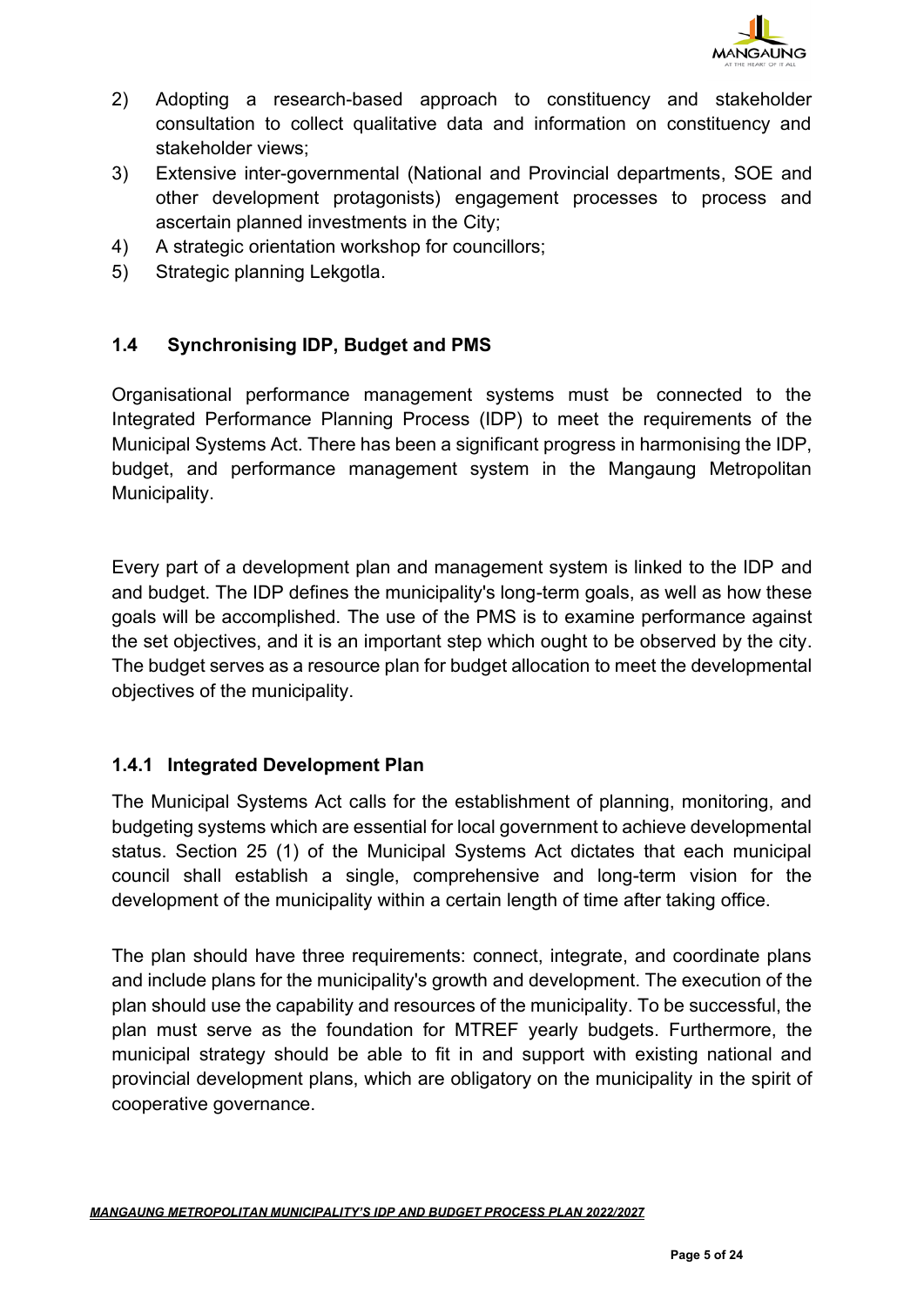

## **1.4.2 Budget**

The 2022/2027 budget will be prepared in compliance with the provisions MFMA (No 56 of 2003) and associated regulations. The MTREF is a financial plan that enables the municipality to achieve its vision and mission through the IDP Strategy which is informed by the development agenda and community/stakeholder inputs.

This process will be aligned to the strategic development objectives of the IDP as well as the budget as outlined below:

- *Spatial Transformation: Implement an integrated and targeted strategy that transforms the spatial and economic apartheid legacy of Mangaung.*
- **Economic Growth**: Boost economic development in Mangaung by *strengthening organisational performance.*
- Service Delivery Improvement: Strengthen service delivery as a top priority *for economic growth.*
- *Financial Health Improvement: Implement a financial recovery plan that rebuilds financial strength*
- **Organisational Strength**: Strengthen the organisation the heart of it all

#### **1.4.3 Performance Management**

The adopted PMS framework of the municipality seeks to establish and effective performance measurement tool that will be used to monitor the performance of Mangaung Municipality on a quarterly, mid-term and annual basis. This process will aid in tracking progress in achieving the strategic development objectives as per the Municipality's Integrated Development Plan which are:

- **Spatial Transformation**
- **Economic Growth**
- Service Delivery Improvements
- **Financial Health Improvements**
- **Organisational Strength**

The main method used to manage, evaluate, and enhance the implementation of the IDP is the Mangaung PMS. It is used to assess the progress in implementing the goals set forth in the IDP. It helps establish and support the municipal-wide strategic goals by connecting individual performance management to the performance management of the organisation as a whole. In other words, the IDP not only informs the budget, but it also directs how funding is used to grow important areas of performance and to identify measurable performance goals at all levels.

*MANGAUNG METROPOLITAN MUNICIPALITY'S IDP AND BUDGET PROCESS PLAN 2022/2027* Performance management is part of a broader strategic management approach aimed at improving overall integration with the city's strategic planning, budgeting, and administration. This procedure supports the Municipality in streamlining the planning and budgeting process, as well as closely monitoring and measuring performance.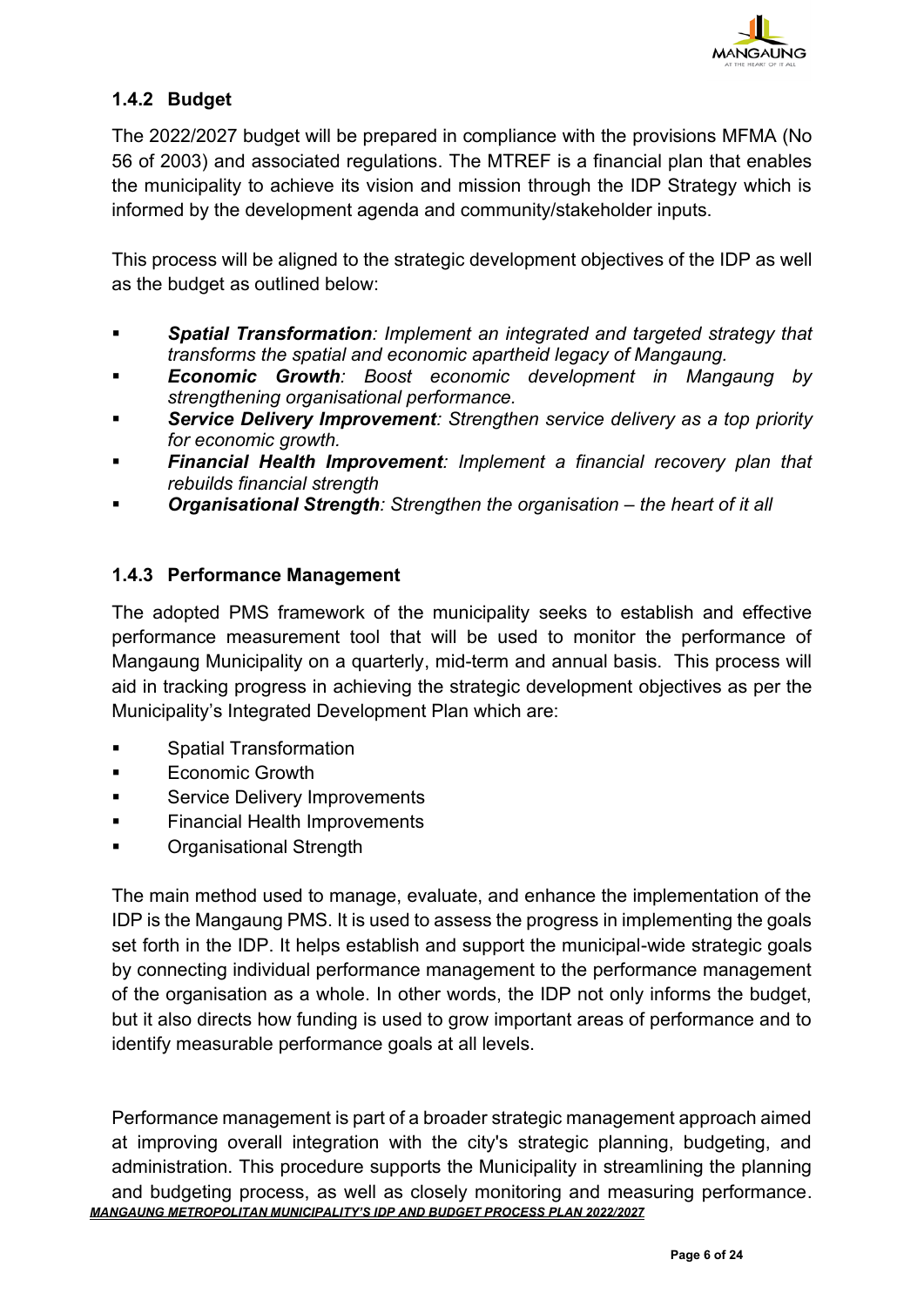

The PMS tools will be used by Council members, management, and authorities at Mangaung to conduct performance monitoring. External stakeholders can use this framework to understand the performance monitoring approach and process inside the organization.

In line with the provisions of the Municipal Systems Act and Performance Regulations, the performance review committee for senior management is established for performance review purposes. The purpose of this committee will be to examine how effectively the integrated development plan and budget are progressing (both as summarised in the Service Delivery Budget and Implementation Plan of the city). Following the timeline outlined by the council, the timetable is included here:

| <b>Evaluation</b>                | <b>Period</b>      | <b>Review Date</b> |
|----------------------------------|--------------------|--------------------|
| First quarter                    | July - September   | October - December |
| Second quarter                   | October - December | January – March    |
| Third quarter                    | January - March    | April – June       |
| Fourth quarter                   | April – June       | July - September   |
| <b>Annual Performance Review</b> | $July - June$      |                    |

The linkages of the three processes are summarised in the following diagram:

## **Fig 1: Linkages between IDP, Budget and PMS**

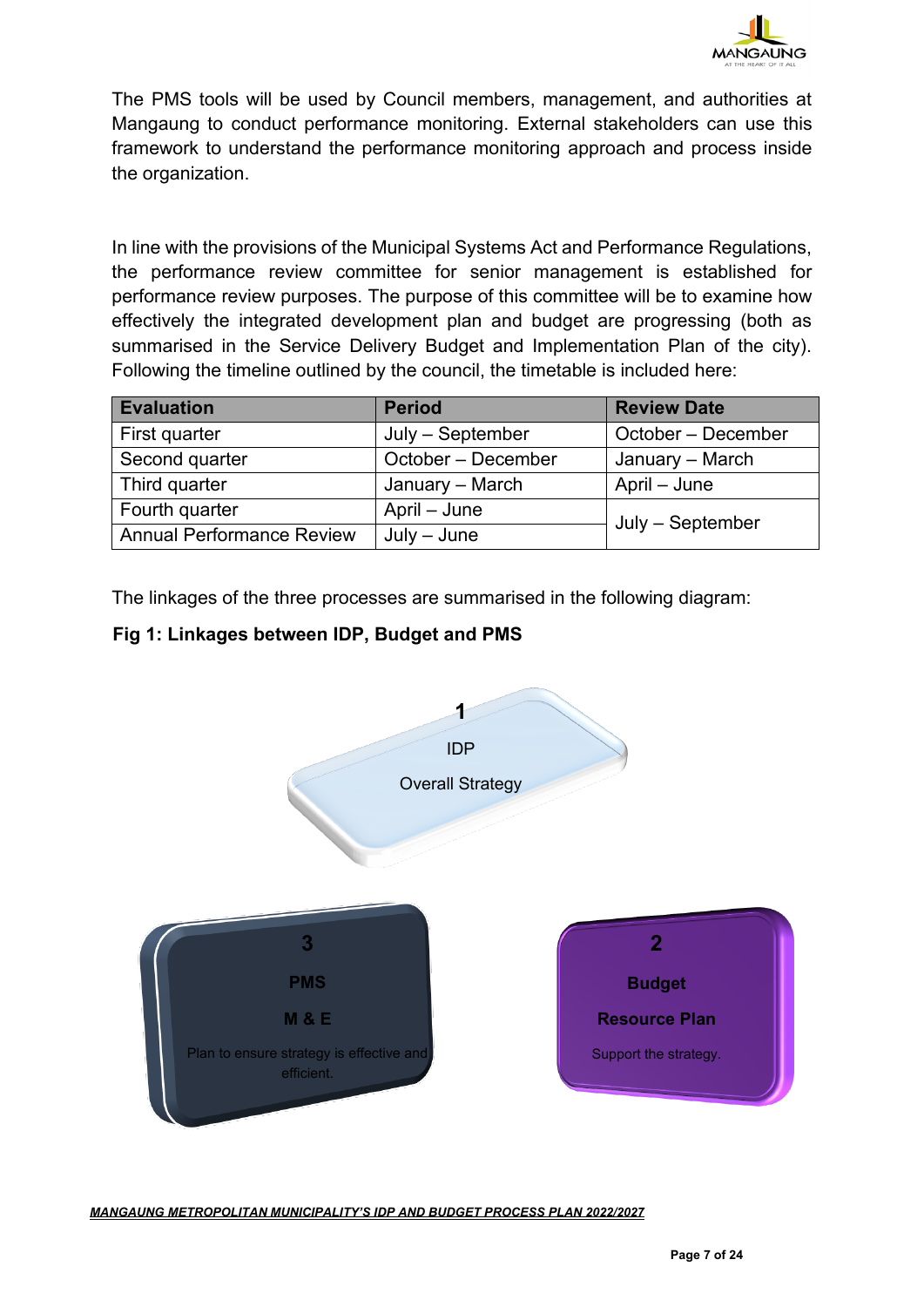

This table will assist in improving the quarterly reports' overall strength and consistency by participating in the subsection of section 13 (1) of the Municipal Planning and Performance Management Regulations, 2001.

Section 52 (b) of the Municipal Finance Management Act 56 of 2003 requires the mayor of a municipality to make a report to the council on the execution of the budget and the financial status of the municipality within 30 days of the end of each quarter.

Given what is listed above, it is expected that the departments will be required to submit their SDBIP and Portfolio of Evidence every three months on schedule:

## **Note: All Portfolio of Evidence (POEs) to be Submitted Electronically (PDF, WORD, EXCEL etc.)**

|  |  |  |  | First Quarter (01 July - 30 September) |
|--|--|--|--|----------------------------------------|
|--|--|--|--|----------------------------------------|

| <b>Name of department</b>        | <b>Quarter 1 SDBIP and</b><br><b>POE</b><br><b>Submission</b><br>date | <b>Verification Date and</b>  | <b>Time</b>     |
|----------------------------------|-----------------------------------------------------------------------|-------------------------------|-----------------|
| Planning                         |                                                                       |                               | $09:00 - 09:30$ |
| Rural<br>Economic and            |                                                                       |                               | $09:30 - 10:00$ |
| Development                      |                                                                       |                               |                 |
| <b>Engineering Services</b>      | First week of each<br><b>October</b>                                  | First week of<br>each October | $10:00 - 11:00$ |
| <b>Fleet and Waste</b>           |                                                                       |                               | $11:00 - 11:30$ |
| Centlec                          |                                                                       |                               | $11:30 - 12:00$ |
| <b>Human Settlement</b>          | (5 days after end of                                                  | (5 days after                 | $12:00 - 12:30$ |
| <b>Corporate Services</b>        | quarter)                                                              | of<br>end                     | $13:30 - 14:00$ |
| Finance                          |                                                                       | quarter)                      | $14:00 - 14:30$ |
| <b>Services</b><br>and<br>Social |                                                                       |                               | $14:30 - 15:30$ |
| <b>Metro Police</b>              |                                                                       |                               |                 |
| of<br>the<br>City<br>Office      |                                                                       |                               | $15:30 - 16:00$ |
| Manager (IPTN)                   |                                                                       |                               |                 |

## Second quarter **(01 October – 31 December) and;** Mid-Year reports **(01 July – 31 December)**

| <b>Name of department</b>   | <b>Quarter</b><br><b>27</b><br><b>SDBIP</b><br>Mid-year<br>POE:<br>and<br><b>Submission date</b> | and   Verification Date and Time |                 |
|-----------------------------|--------------------------------------------------------------------------------------------------|----------------------------------|-----------------|
| Planning                    | First week of each                                                                               | First week of each               | $09:00 - 09:30$ |
| Rural<br>Economic and       |                                                                                                  | January                          | $09:30 - 10:00$ |
| Development                 | January                                                                                          |                                  |                 |
| <b>Engineering Services</b> |                                                                                                  |                                  | $10:00 - 11:00$ |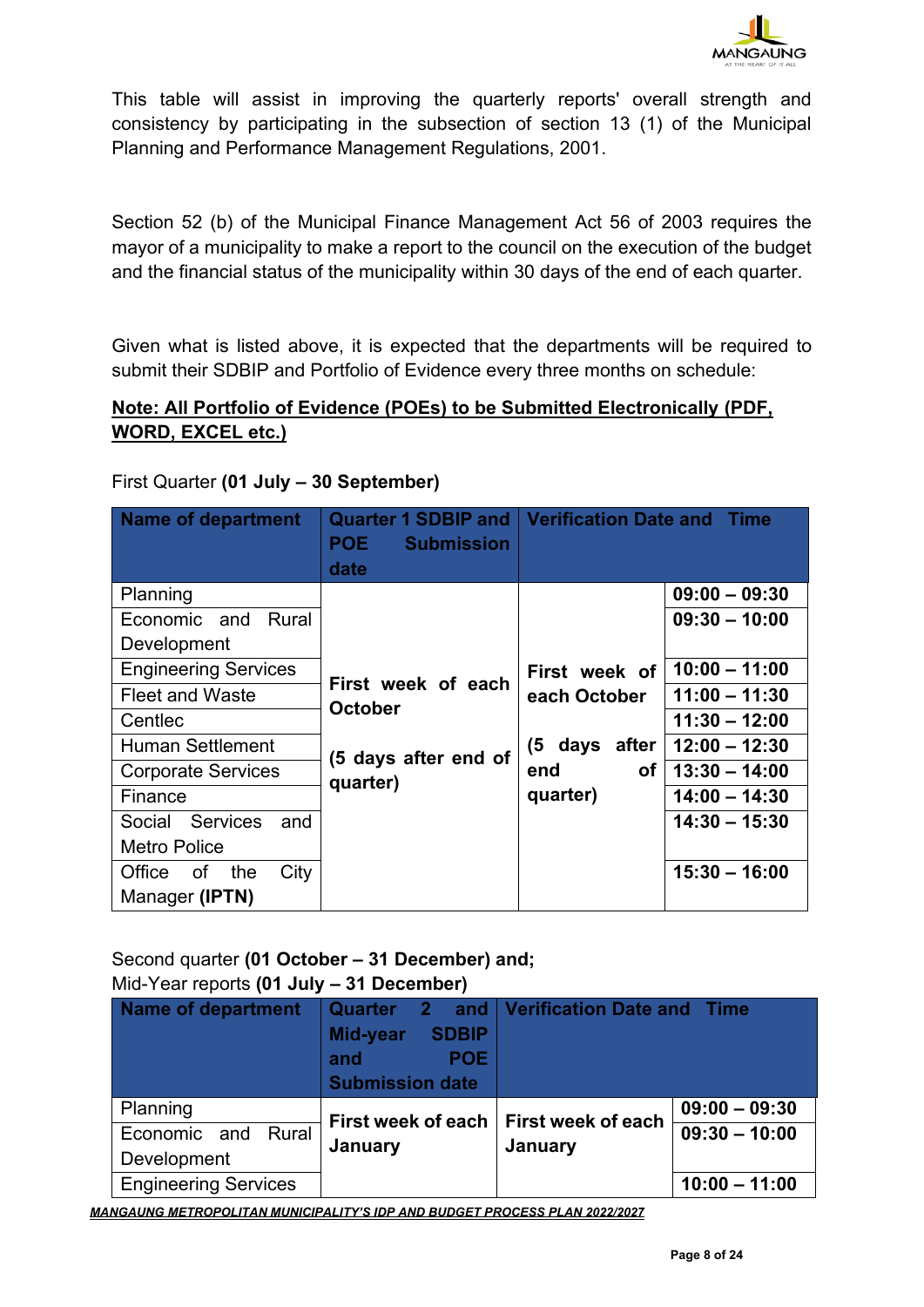

| <b>Fleet and Waste</b>    | (5 days after end | (5 days after end | $11:00 - 11:30$ |
|---------------------------|-------------------|-------------------|-----------------|
| Centlec                   | of quarter)       | of quarter)       | $11:30 - 12:00$ |
| <b>Human Settlement</b>   |                   |                   | $12:00 - 12:30$ |
| <b>Corporate Services</b> |                   |                   | $13:30 - 14:00$ |
| Finance                   |                   |                   | $14:00 - 14:30$ |
| Social Services and       |                   |                   | $14:30 - 15:30$ |
| <b>Metro Police</b>       |                   |                   |                 |
| Office of<br>the<br>City  |                   |                   | $15:30 - 16:00$ |
| Manager (IPTN)            |                   |                   |                 |

## Third quarter **(01 January – 31 March)**

| <b>Name of department</b>   | <b>Quarter 3 SDBIP</b><br><b>POE</b><br>and<br><b>Submission date</b> | <b>Verification Date and Time</b> |                 |
|-----------------------------|-----------------------------------------------------------------------|-----------------------------------|-----------------|
| Planning                    |                                                                       |                                   | $09:00 - 09:30$ |
| Rural<br>Economic and       |                                                                       |                                   | $09:30 - 10:00$ |
| Development                 |                                                                       |                                   |                 |
| <b>Engineering Services</b> |                                                                       | <b>First</b><br>week<br>0f        | $10:00 - 11:00$ |
| <b>Fleet and Waste</b>      | First week of each                                                    |                                   | $11:00 - 11:30$ |
| Centlec                     | April                                                                 | each April                        | $11:30 - 12:00$ |
| <b>Human Settlement</b>     | (5 days after end                                                     | (5 days after end                 | $12:00 - 12:30$ |
| <b>Corporate Services</b>   | of quarter)                                                           | of quarter)                       | $13:30 - 14:00$ |
| Finance                     |                                                                       |                                   | $14:00 - 14:30$ |
| Social Services<br>and      |                                                                       |                                   | $14:30 - 15:30$ |
| <b>Metro Police</b>         |                                                                       |                                   |                 |
| of<br>the<br>City<br>Office |                                                                       |                                   | $15:30 - 16:00$ |
| Manager (IPTN)              |                                                                       |                                   |                 |

Fourth quarter **(01 April– 30 June)** and;

Annual Performance Report **(01 July – 30 June)**

| <b>Name of department</b>   | <b>Quarter 4 SDBIP</b><br><b>POE</b><br>and<br><b>Submission date</b> | <b>Verification Date and Time</b> |                 |
|-----------------------------|-----------------------------------------------------------------------|-----------------------------------|-----------------|
| Planning                    |                                                                       |                                   | $09:00 - 09:30$ |
| Economic and Rural          | <b>First</b><br>week<br><b>of</b>                                     | First week of each                | $09:30 - 10:00$ |
| Development                 | each July                                                             | July                              |                 |
| <b>Engineering Services</b> |                                                                       |                                   | $10:00 - 11:00$ |
| <b>Fleet and Waste</b>      | (5 days after end                                                     | (5 days after end                 | $11:00 - 11:30$ |
| Centlec                     | of quarter)                                                           | of quarter)                       | $11:30 - 12:00$ |
| <b>Human Settlement</b>     |                                                                       |                                   | $12:00 - 12:30$ |
| <b>Corporate Services</b>   |                                                                       |                                   | $13:30 - 14:00$ |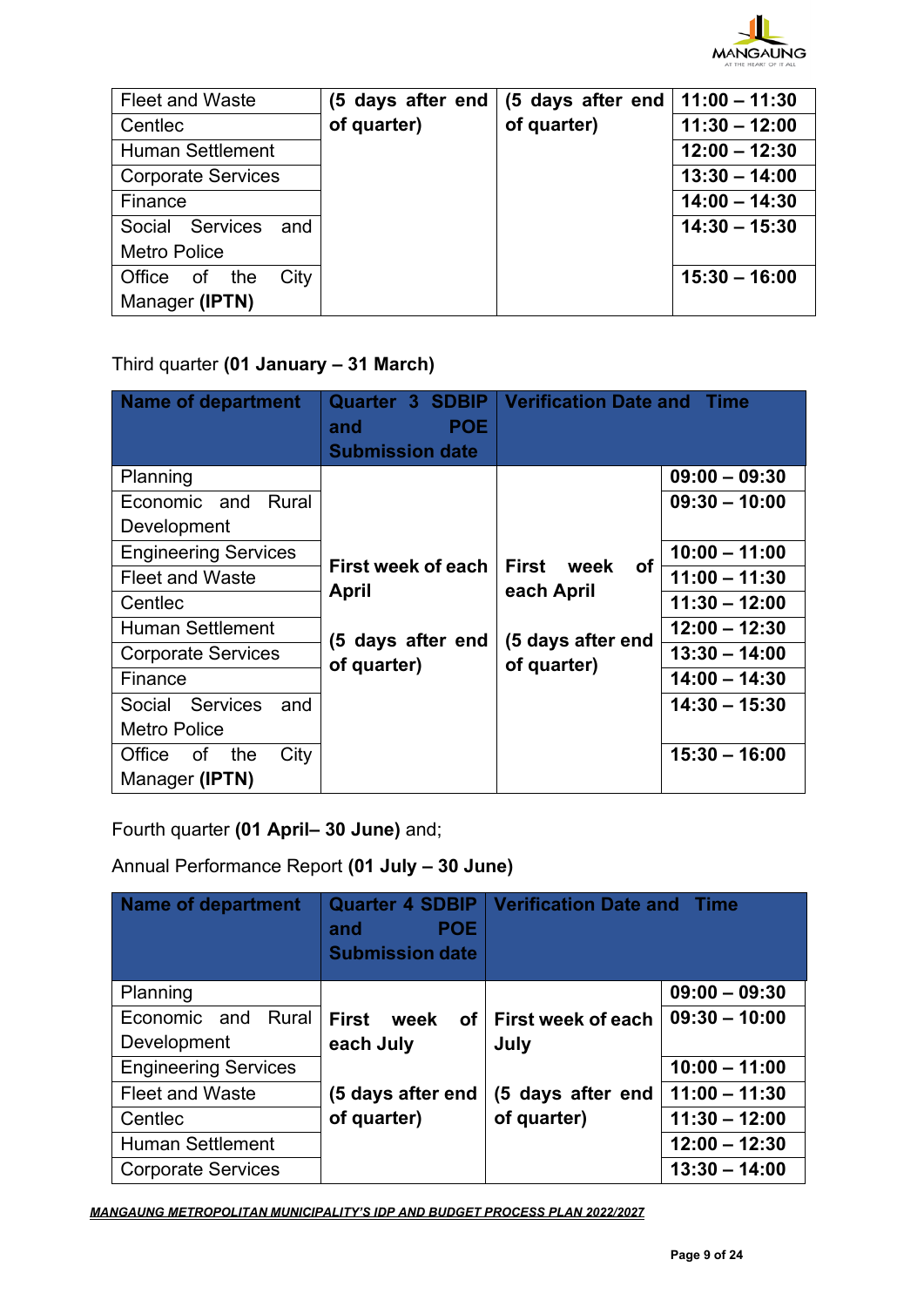

| Finance      |                     |  |
|--------------|---------------------|--|
|              | Social Services and |  |
| Metro Police |                     |  |
|              | Office of the City  |  |
|              | Manager (IPTN)      |  |

#### **SECTION TWO: IDP DEVELOPEMENT PROCESS**

#### **2.1. Policy parameters that guide MMM process in the development of IDP**

The Constitution stipulates that all three spheres of governance are autonomous but *interdependent.* It is important to ensure that the IDP goals are aligned to developmental goals of both national and provincial government.

This therefore calls for closer collaboration between all these spheres of government. A number of national policies and planning frameworks have a particular bearing on the provincial and local spheres of government. A few critical ones are highlighted below, and the list is not exhaustive.

The city together with the provincial government has recognised the priorities as outlined by National government as articulated in the State of the Nation Address namely:

- Economic transformation and Job Creation
- Education and Skills for the employees of the city
- Consolidating the quality basic services to the communities
- Spatial Integration, human settlement and good governance
- Social cohesion and safe communities
- Building a capable, ethical and developmental local government

#### **2.2 National Development Plan (NDP)**

The South African Government, through the Presidency, has adopted published a *National Development Plan (NDP)*. The National Development Plan 2030 has been adopted by the National Cabinet in August 2012 and this place an injunction on the state and its agencies (including municipalities) to implement the Plan.

The NDP aims to eliminate poverty and reduce inequality by 2030. The Plan has the target of developing people's capabilities to improve their lives through education and skills development, health care, better access to public transport, jobs, social protection, rising income, housing and basic services, and safety. It proposes to the following strategies to address the above goals: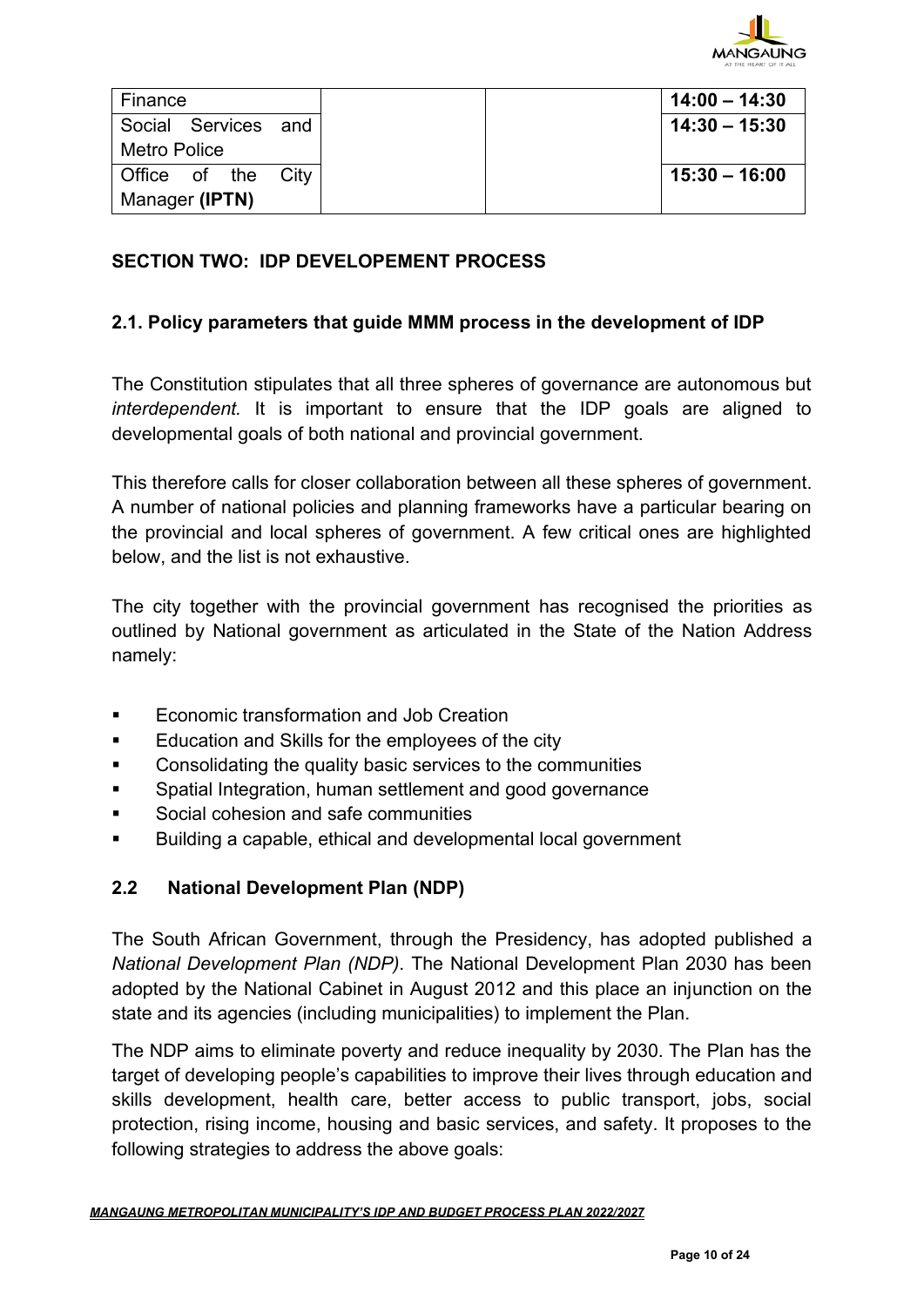

- 1. Creating jobs and improving livelihoods
- 2. Expanding infrastructure
- 3. Transition to a low-carbon economy
- 4. Transforming urban and rural spaces
- 5. Improving education and training
- 6. Providing quality health care
- 7. Fighting corruption and enhancing accountability
- 8. Transforming society and uniting the nation

More importantly for efficiency in local government, the NDP proposes 8 targeted actions listed below:

- 1. Stabilise the political- administrative interface
- 2. Make public service and local government careers of choice
- 3. Develop technical and specialist professional skills
- 4. Strengthen delegation, accountability and oversight
- 5. Improve interdepartmental coordination
- 6. Take proactive approach in improving national, provincial and local government relations
- 7. Strengthen local government
- 8. Clarify the governance of SOE's

The Plan makes the following policy pronouncements and proposes performance targets that intersect with developmental mandates assigned to local government. Importantly, municipalities are expected to respond to these developmental imperatives when reviewing their Integrated Development Plan and developing the corresponding three-year Medium-Term Revenue and Expenditure Frameworks.

**The Medium-Term Strategic Framework 2019–2024 (MTSF 2019-2024),** is the manifestation of an implementation plan for the NDP Vision 2030 and for the implementation of the electoral mandate of the sixth administration of government. The **MTSF 2019-2024** lays out the package of interventions and programmes that will achieve outcomes that ensure success in achieving Vision 2030 and the seven electoral priorities adopted by government as:

- **PRIORITY 1:** Building a capable, ethical and developmental state
- **PRIORITY 2: Economic transformation and job creation**
- **PRIORITY 3**: Education, skills and health
- **PRIORITY 4:** Consolidating the social wage through reliable and quality basic services
- **PRIORITY 5:** Spatial integration, human settlements and local government
- **PRIORITY 6:** Social cohesion and safe communities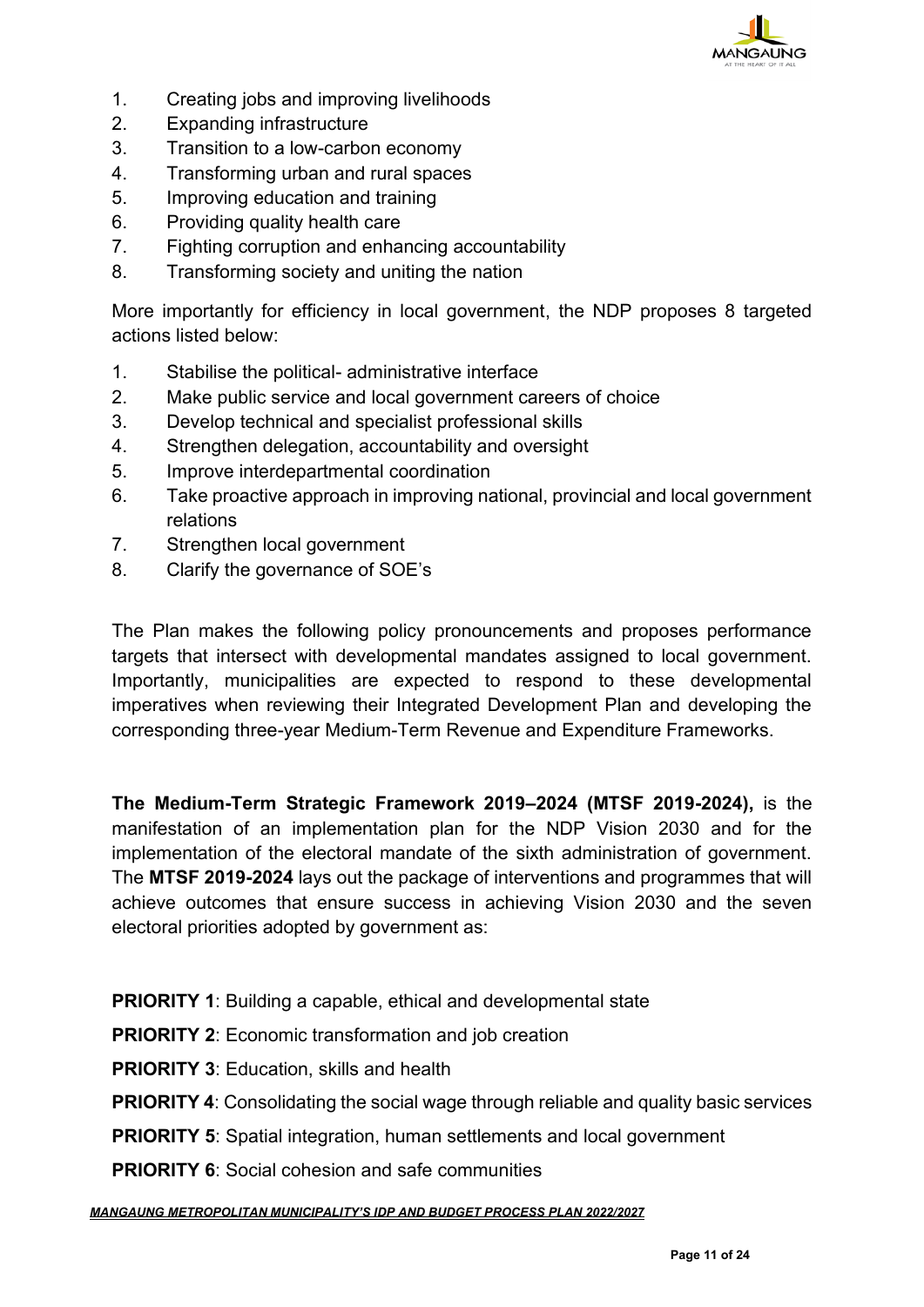

**PRIORITY 7: A better Africa and world** 

#### **2.3 Free State Growth and Development Strategy (FSGDS)**

The provincial government of Free State has developed a Free State Provincial Growth and Development Strategy (PGDS) Free Sate Vision 2030. The PGDS is the fundamental policy framework for the Free State Provincial Government. It is the embodiment of the broad strategic policy goals and objectives of the province in line with national policy objectives. The strategy addresses the key and most fundamental issues of development, spanning the social, economic and political environment. It constantly takes into account annual provincial priorities and sets broad targets in terms of provincial economic growth and development, service delivery and public service transformation.

The Strategy has identified six priority areas of intervention by the province, namely;

- 1) Inclusive Economic growth and sustainable job creation;
- 2) Education innovation and skills development
- 3) Improved quality of life
- 4) Sustainable Rural Development
- 5) Efficient Administration and Good Governance
- 6) Building social cohesion

Importantly, the FSGDS identifies drivers, strategies and measurable performance targets (five-year, ten-year, fifteen year and twenty year targets) to ensure that there is performance in relation to the identified six priority areas. Equally, Mangaung Metro should align its long term development plans and the five-year development plans with those of the provincial government of the Free State.

#### **2.4 Integrated Urban Development Framework (IUDF)**

The Department of Cooperative Governance and Traditional Affairs has issued the "*Integrated Urban Development Framework – A new deal for South African Cities and Towns"* as a policy framework to guide future growth and the management of urban areas.

The framework outlines the following key strategic goals, namely:

- 1) *Spatial Integration* to forge new spatial forms in settlement, transport, social and economic areas;
- 2) *Inclusion and access*  ensuring that people have access to social and economic services, opportunities and choices;
- 3) *Growth*  harnessing urban dynamism for inclusive, sustainable economic growth and development; and
- 4) *Governance*  enhancing the capacity of the state and its citizens to work together to achieve spatial and social integration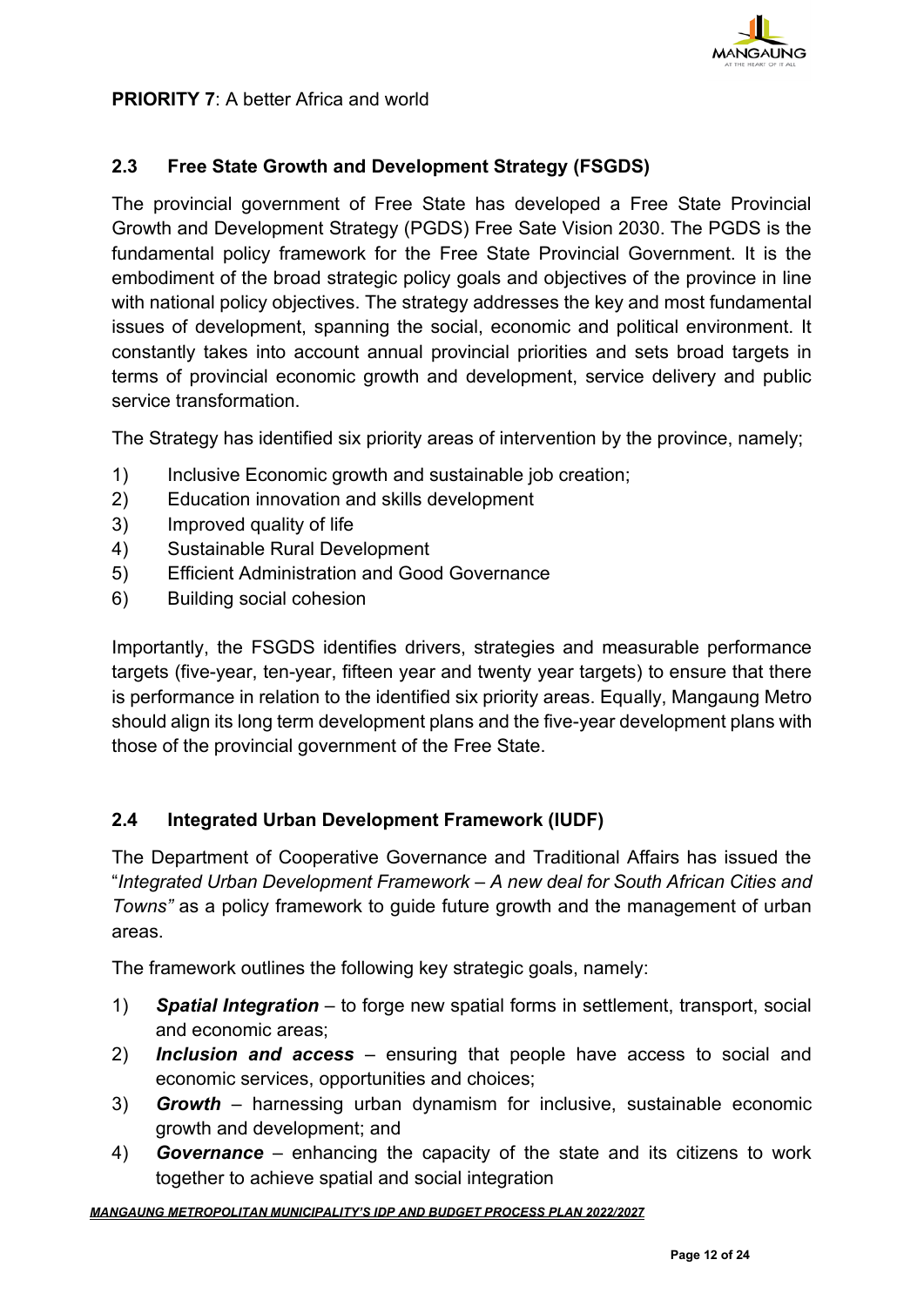

The Framework outlines nine policy levers that will be used as instruments to achieve the afore-mentioned strategic goals. The city will align its strategic document with all the nine (9) levers of this important document.

## **2.5 Sustainable Development Goals (SDGs)**

The [sustainable development goals](https://sustainabledevelopment.un.org/focussdgs.html) (SDGs) are universal set of goals, targets and indicators that the United Nations' member states will be expected to use to frame their agendas and political policies. The SDGs follow and expand on the [millennium](https://www.theguardian.com/global-development/millennium-development-goals)  [development goals](https://www.theguardian.com/global-development/millennium-development-goals) **(MDGs),** which were agreed by governments in 2001 and expired in 2015. These goals were concluded on 25 September 2015. On the 1<sup>st</sup> January 2016, the world officially began with the implementation of the 2030 Agenda for Sustainable Development — The **Sustainable Development Goals** (**SDGs**). These are therefore a Post 2015 Development Agenda (successor to the [Millennium Development Goals\)](https://en.wikipedia.org/wiki/Millennium_Development_Goals).

These 17 goals with 169 targets covers a broad range of [sustainable development](https://en.wikipedia.org/wiki/Sustainable_development) issues. The goals includes amongst others, ending [poverty](https://en.wikipedia.org/wiki/Poverty) and [hunger,](https://en.wikipedia.org/wiki/Hunger) improving [health](https://en.wikipedia.org/wiki/Health) and [education,](https://en.wikipedia.org/wiki/Education) making cities more sustainable, combating [climate change,](https://en.wikipedia.org/wiki/Climate_change) and protecting oceans and forests. During the 2022/2027 municipal term, the city will continue to ensure alignment and synergy between these goals and the strategic intends of the municipality.

## **SECTION THREE: ROLES, RESPONSIBILITIES AND KEY ACTIVITIES**

#### **3.1 Role Players**

The following role players have been identified in the IDP and Budget processes:

#### **3.1.1. Internal Role-players**

- a) City's Council;
- b) Executive Mayor;
- c) Deputy Executive Mayor
- d) MAYCO
- e) Ward Councillors
- f) City Manager;
- g) Deputy Executive Director
- h) Head of departments and CENTLEC CEO
- i) Office responsible for IDP and Performance Management;
- j) IDP Steering Committee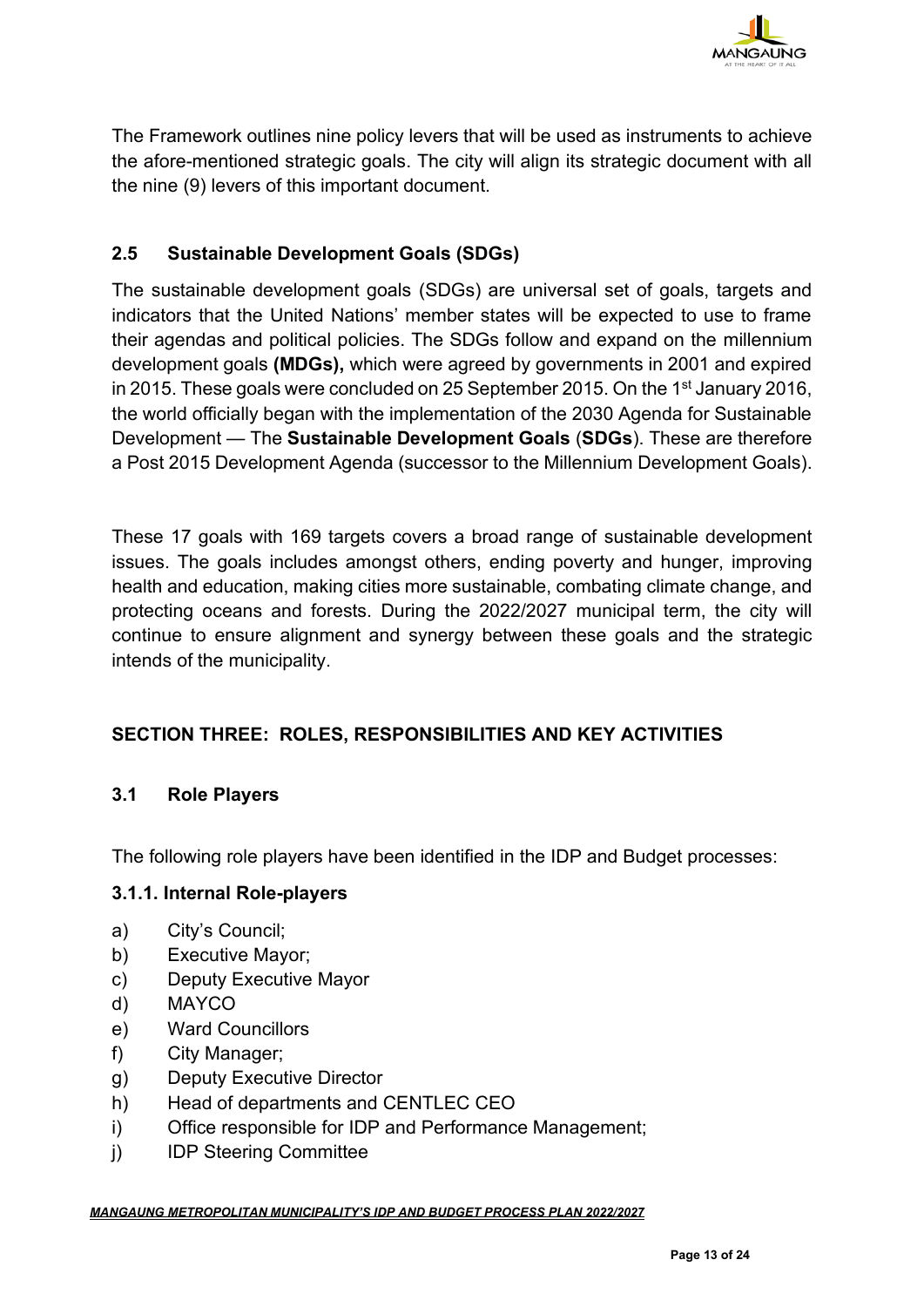

| <b>City's Council</b>                             | The Council is the political decision-making body of the<br>municipality and the Council has the responsibility to:<br>consider and adopt the IDP Process Plan & time<br>schedule for the preparation, tabling & approval of the<br>annual budget;<br>• consider and adopt the IDP and annual Budget;<br>ensure the city's budget is coordinated with and based<br>ш<br>on the IDP;<br>adopt a Performance Management System (PMS)<br>٠<br>Monitor progress on the implementation of IDP<br>٠                                                                                                                                            |
|---------------------------------------------------|------------------------------------------------------------------------------------------------------------------------------------------------------------------------------------------------------------------------------------------------------------------------------------------------------------------------------------------------------------------------------------------------------------------------------------------------------------------------------------------------------------------------------------------------------------------------------------------------------------------------------------------|
| <b>The Executive Mayor</b>                        | The Executive Mayor has the responsibility for the<br>preparation and implementation of the IDP, Budget &<br>Performance Management including:<br>the responsibility of the overall oversight, development<br>and monitoring of the process or delegate IDP, Budget<br>& PMS<br>responsibilities to the Municipal Manager;<br>п<br>ensuring that the budget, IDP & budget related policies<br>٠<br>are mutually consistent & credible;<br>submitting the revised IDP & the Budget to the<br>Ξ<br>municipal Council for adoption;<br>Submitting the proposed Performance Management<br>п<br>System to the municipal council for adoption. |
| <b>Deputy</b><br><b>Executive</b><br><b>Mayor</b> | Assist the Executive Mayor with the duties cited above                                                                                                                                                                                                                                                                                                                                                                                                                                                                                                                                                                                   |
| <b>Mayoral Committee</b>                          | The role of the Mayoral Committee is to provide political<br>and strategic guidance and direction to the IDP, Budget,<br>Performance<br><b>IDP</b><br>Management<br>processes<br>and<br>implementation.                                                                                                                                                                                                                                                                                                                                                                                                                                  |
| <b>Ward Councillors</b>                           | Ward Councillors are the major link between the<br>municipality and the residents. As such, their role is to:<br>link the planning process to their constituencies and/or<br>п<br>wards;<br>ensure communities understand the purpose and the<br>٠<br>key mechanisms of the IDP, Budget process,<br>Performance Management and are motivated to<br>actively participate;<br>facilitate public consultation and participation within<br>٠<br>their wards.                                                                                                                                                                                 |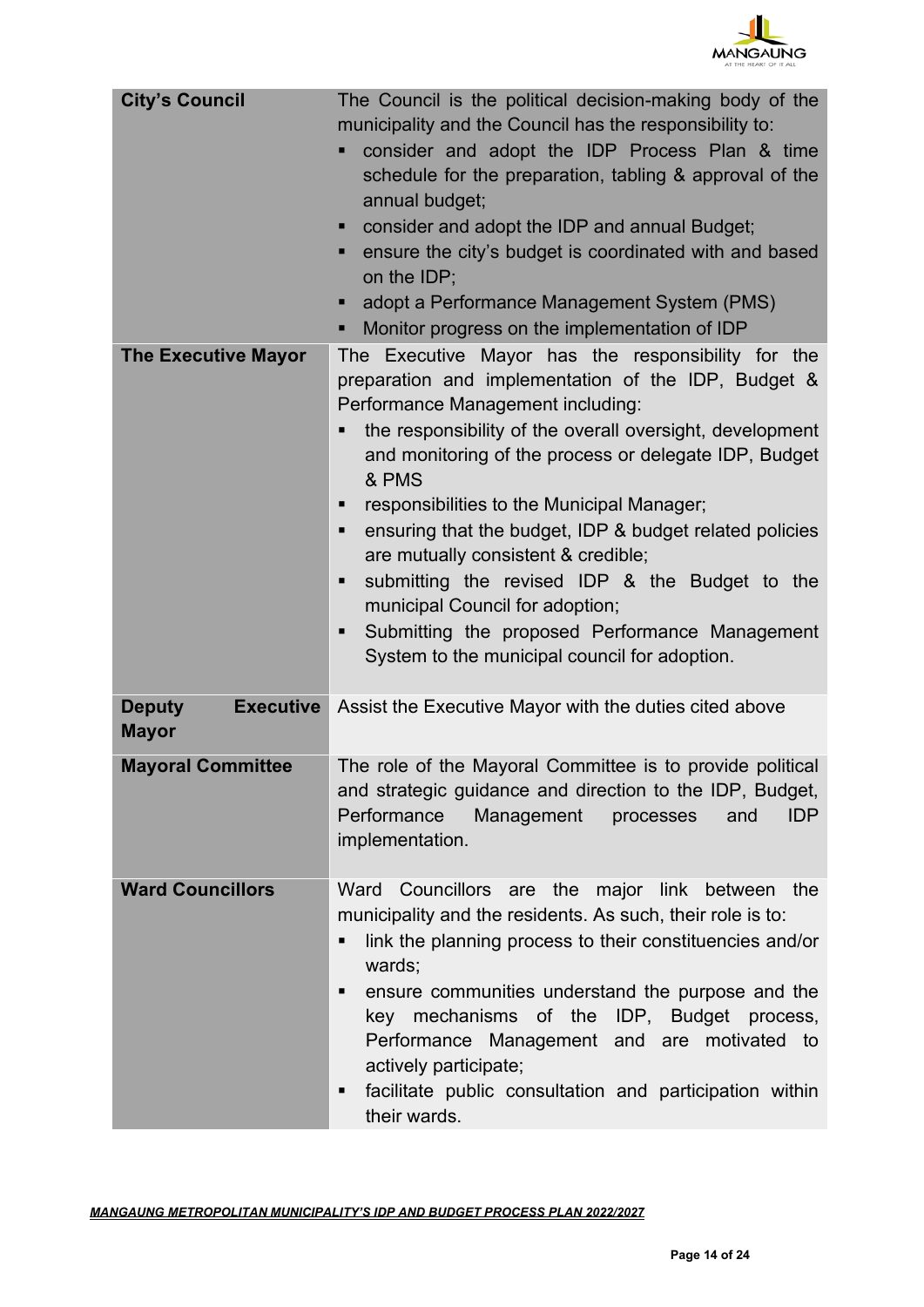

| <b>City Manager</b>                                                       | The City Manager has the responsibility of providing<br>guidance and ensure that the administration actively<br>participates and supports the development and review of<br>the IDP and Budget and works towards its implementation.<br>This amongst others includes:<br>Facilitate the development of the IDP review;<br>п<br>Co-ordinates and Manage the process of the review in<br>٠<br>accordance with the necessary legislation;<br>Identify the stakeholders in the IDP process;<br>Ξ<br>Ensure integration of strategic planning, budgeting and<br>Ξ<br>monitoring and evaluation processes.                                                                                                      |
|---------------------------------------------------------------------------|----------------------------------------------------------------------------------------------------------------------------------------------------------------------------------------------------------------------------------------------------------------------------------------------------------------------------------------------------------------------------------------------------------------------------------------------------------------------------------------------------------------------------------------------------------------------------------------------------------------------------------------------------------------------------------------------------------|
| <b>Executive</b><br><b>Deputy</b><br><b>Directors</b>                     | Support the City Manager with the responsibilities cited<br>above                                                                                                                                                                                                                                                                                                                                                                                                                                                                                                                                                                                                                                        |
| <b>Head of Departments</b><br>and CENTLEC CEO                             | Participate in the Planning of IDP<br>Ξ<br>consider and advise on IDP/ Budget content and<br>Ξ<br>process;<br>ensure inter-directorate co-operation, co-ordination,<br>Ξ<br>communication and strategic thinking to address priority<br><b>issues</b><br>ensure sector and spatial co-ordination and alignment<br>п<br>ensure IDP & budget linkage<br>Ξ<br>ensure Performance Management is linked to the IDP<br>Ξ<br>ensure time-frames set for the review are met.<br>٠<br>Implement the IDP and Budget as per the approved<br>Ξ<br><b>SDBIP</b><br>Adhere to the timeous reporting periods and fulfil all the<br>obligations thereof                                                                  |
| Office responsible for<br><b>IDP</b> and Performance<br><b>Management</b> | The IDP/PMS Unit reports to the City Manager and is<br>required to manage and co-ordinate the IDP process,<br>ensure budget integration, the roll out of Performance<br>Management and monitor the implementation of the IDP,<br>including:<br>preparing the Process Plan for the development of the<br>■<br>IDP;<br>undertaking the overall management and co-ordination<br>п<br>of the planning and review process under consideration<br>of time, resources and people<br>ensuring that the review process is participatory,<br>٠<br>strategic, implementation-oriented, integrated with the<br>budget process, is horizontally and vertically aligned<br>and satisfies sector planning requirements; |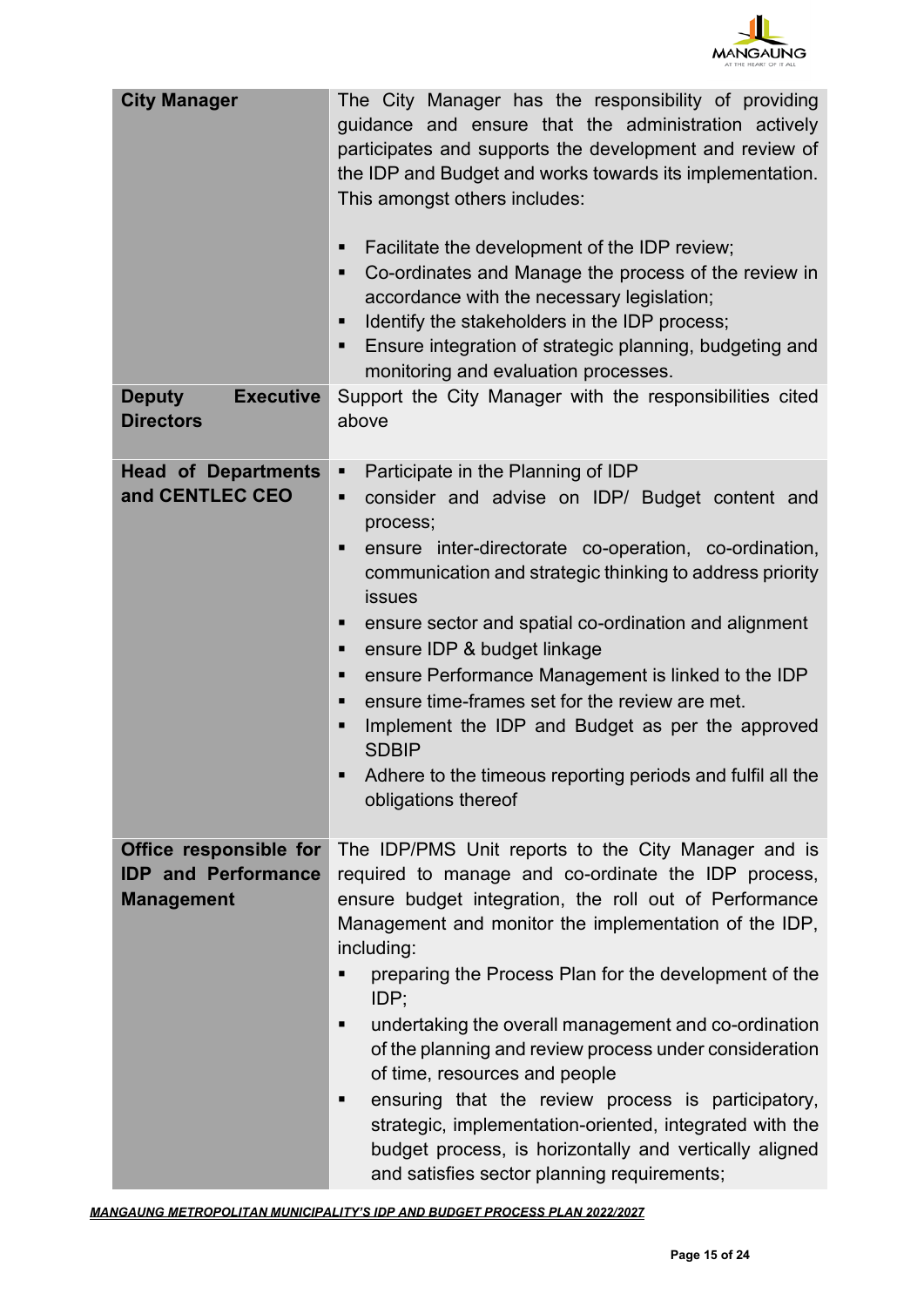

|                                              | п               | linking the IDP to the SDBIP                                                                                                                                                                                                                                                                                                                                                                                                                                                                                                 |
|----------------------------------------------|-----------------|------------------------------------------------------------------------------------------------------------------------------------------------------------------------------------------------------------------------------------------------------------------------------------------------------------------------------------------------------------------------------------------------------------------------------------------------------------------------------------------------------------------------------|
| <b>The</b><br><b>IDP</b><br><b>Committee</b> | <b>Steering</b> | The IDP Steering Committee is chaired by the Executive<br>Mayor and comprises of the City Manager and HODs/CEO<br>who are also the technical experts in the various Clusters.<br>The task of the Steering Committee is to:<br>provide technical oversight and support to the IDP/<br>Budget review and its implementation<br>*The Ex. Mayor can delegate the function of chairing the<br>IDP Steering Committee to the MMC responsible for<br>Finance and Performance or any other member of the<br><b>Mayoral Committee</b> |

## **3.1.2. External Role-players**

- a) COGTA as a co-ordinating department
- b) National and Provincial Government Departments and State-Owned **Enterprises**
- c) Chamber of commerce
- d) Traditional leaders
- e) Representative Forum from various civil organisations.

| <b>COGTA</b>                                   | Assist the city with the execution of section 154 of<br>Constitution and other related activities                                                                                                                                                          |
|------------------------------------------------|------------------------------------------------------------------------------------------------------------------------------------------------------------------------------------------------------------------------------------------------------------|
| <b>National</b><br>and                         | The city's planning must undertake, align and complement                                                                                                                                                                                                   |
| <b>Provincial</b>                              | the development plans and strategies of other organs of                                                                                                                                                                                                    |
| <b>Government</b>                              | state to give effect to the principles of co-operative                                                                                                                                                                                                     |
| <b>Departments</b><br>and                      | government. This will be done through joint planning with                                                                                                                                                                                                  |
| <b>State-Owned</b>                             | these protagonist                                                                                                                                                                                                                                          |
| <b>Enterprises</b>                             |                                                                                                                                                                                                                                                            |
| <b>Chamber</b><br><b>of</b><br><b>Commerce</b> | They are identified as key stakeholders in the development<br>of the city strategy, as such the process allows for<br>engagement with the Chamber of commerce and Business.                                                                                |
| <b>Traditional leaders</b>                     | The city has only one (1) Traditional Council (Barolong ba<br>Seleke) that must play a critical role in the development<br>process of the city's homestead (Trust). They will assist<br>with the mobilisation of the communities within Thaba-Nchu<br>area |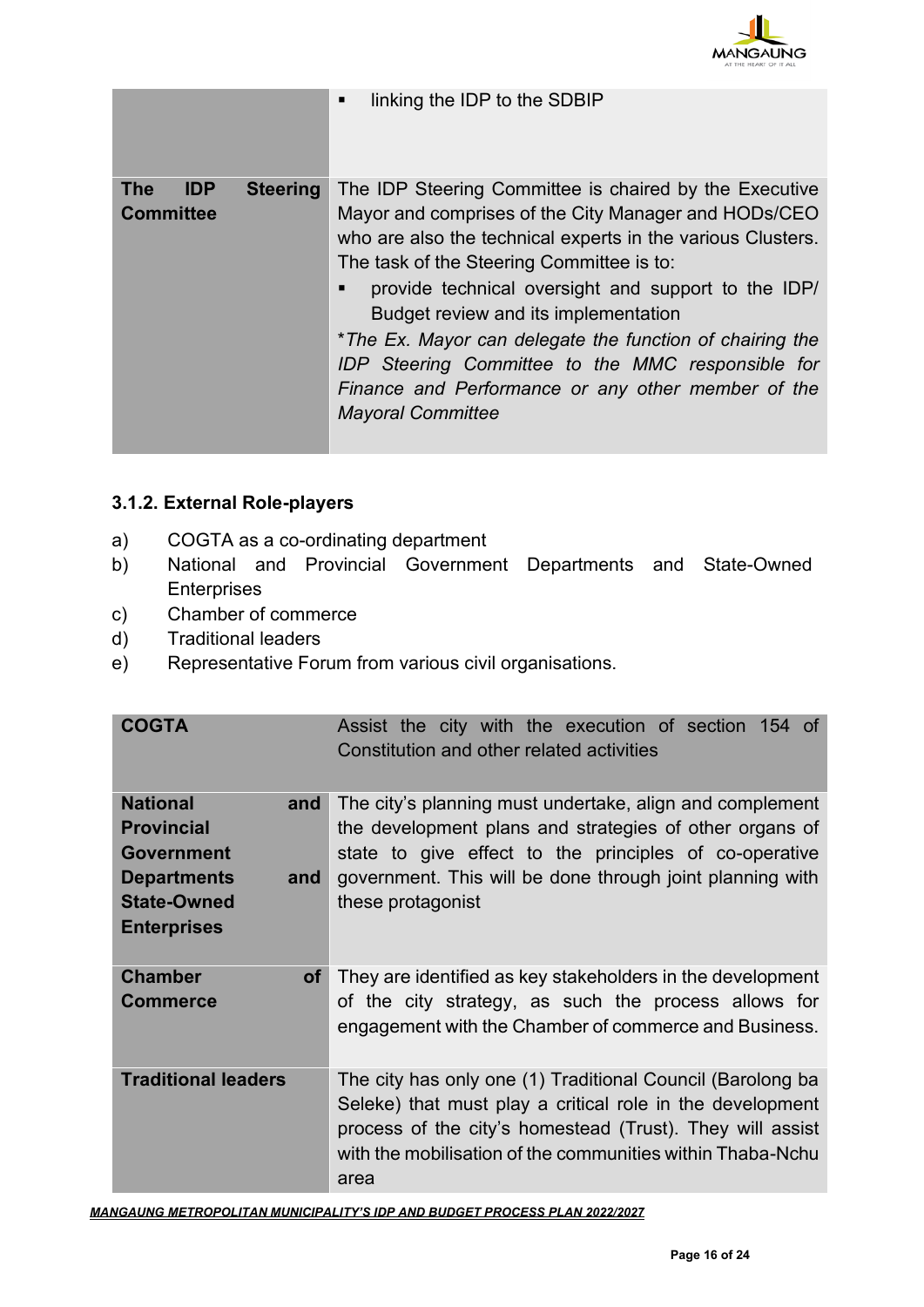

| <b>IDP</b><br><b>Representative</b><br><b>Forum</b> | The IDP Representative Forum serves as the interface for<br>community participation during the IDP process and<br>therefore participates in the annual review of the<br>municipality's IDP. The<br><b>IDP Representative Forum is chaired by the Executive</b><br>Mayor (or his delegate) and consists of the following<br>participants: |  |  |  |  |
|-----------------------------------------------------|------------------------------------------------------------------------------------------------------------------------------------------------------------------------------------------------------------------------------------------------------------------------------------------------------------------------------------------|--|--|--|--|
|                                                     | Members of the Mayoral Committee<br><b>Ward Councillors</b><br><b>Ward Committee members</b><br>п<br><b>Community Development Workers</b><br>п<br>NGOs/CBOs<br><b>Business chambers</b><br>п<br>Sector departments (provincial and national)<br>■<br>Religious organisations<br>■<br>Municipal officials, to mention but a few           |  |  |  |  |

**The State**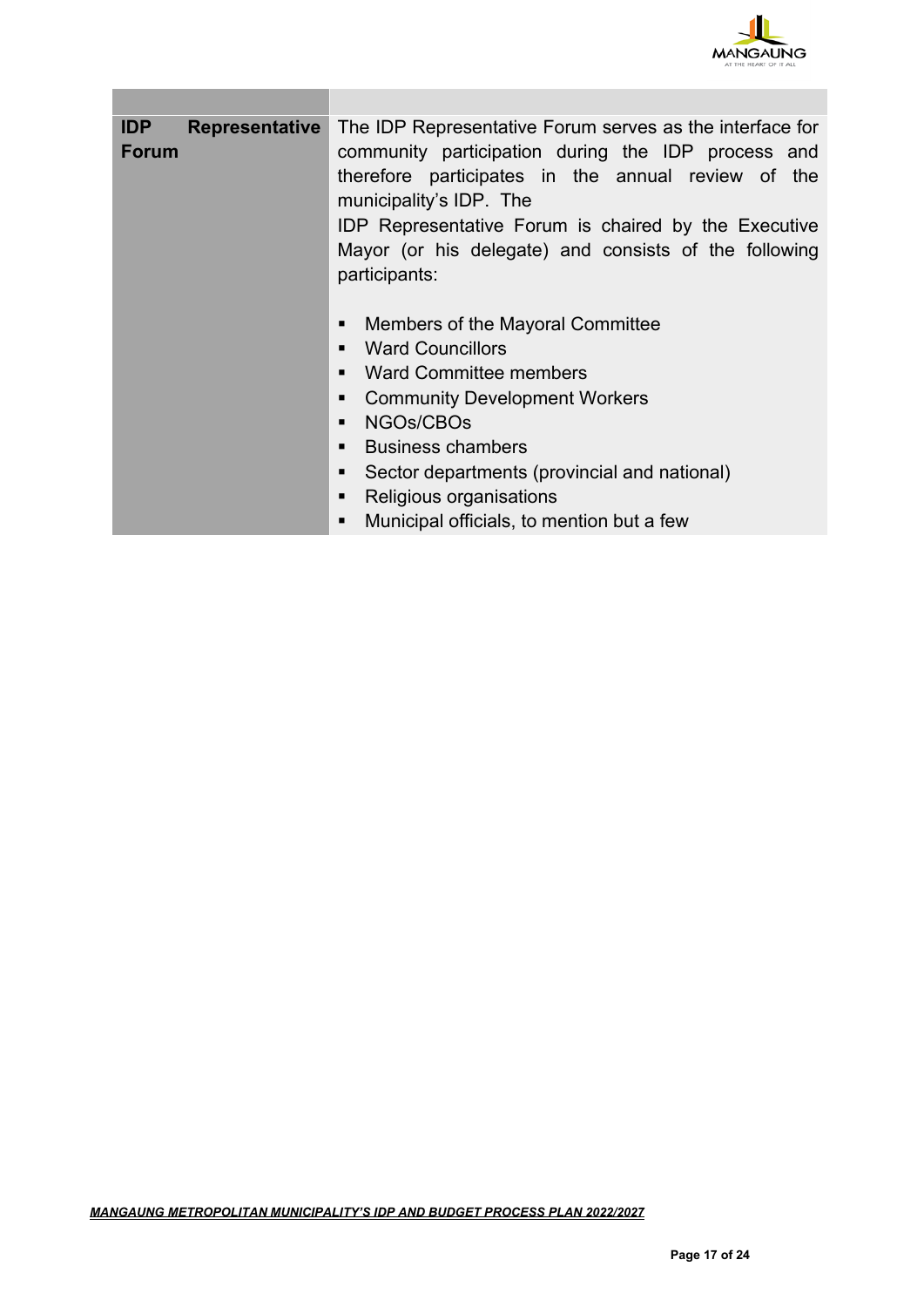

## **3.2 IDP, Budget and Performance Management Activity Plan 2022/2027 financial year**

#### **Preparation Phase**

| <b>Period</b>      | Legislation                            | Integrated<br><b>Development</b><br><b>Planning</b>          | <b>Budget Process</b>                                                                     | <b>Performance</b><br><b>Management</b>                                                                                                                                                                       | <b>Responsibility</b>                            |
|--------------------|----------------------------------------|--------------------------------------------------------------|-------------------------------------------------------------------------------------------|---------------------------------------------------------------------------------------------------------------------------------------------------------------------------------------------------------------|--------------------------------------------------|
| July – August 2021 | MFMA 21<br>(1)(b)                      | of<br>Tabling<br><b>IDP/Budget Process</b><br>Plan 2022/2027 |                                                                                           |                                                                                                                                                                                                               | Ex. Mayor                                        |
| <b>July 2021</b>   | MFMA 53 (1) (c) (iii)<br><b>MSA 57</b> |                                                              |                                                                                           | Conclude the Annual<br>Performance<br>for<br>Agreements<br>2021/2022                                                                                                                                          | Ex. Mayor<br><b>City Manager</b><br><b>HODs</b>  |
| August 2021        | <b>MFMA Guidance</b>                   |                                                              | Submission of the<br>Financial<br>Annual<br>Statement to<br>the<br><b>Auditor General</b> | Submission<br>of<br>the<br>Annual Performance<br>Report to the Auditor<br>General                                                                                                                             | <b>CM</b><br><b>CFO</b>                          |
| Sept 2021          | MSA 28(3)                              | Advertisement of the<br>Plan<br><b>Process</b><br>2022/2027  |                                                                                           |                                                                                                                                                                                                               | <b>City Manager</b>                              |
| Oct 2021           | MFMA 52 (d)                            |                                                              |                                                                                           | Submission<br>1 <sup>st</sup><br>of<br>quarter section<br>52<br>report for the period<br>ending 30 September<br>2021<br>the<br>on<br>implementation of the<br>budget and financial<br>state of affairs of the | <b>CFO</b><br><b>City Manager</b><br><b>HODs</b> |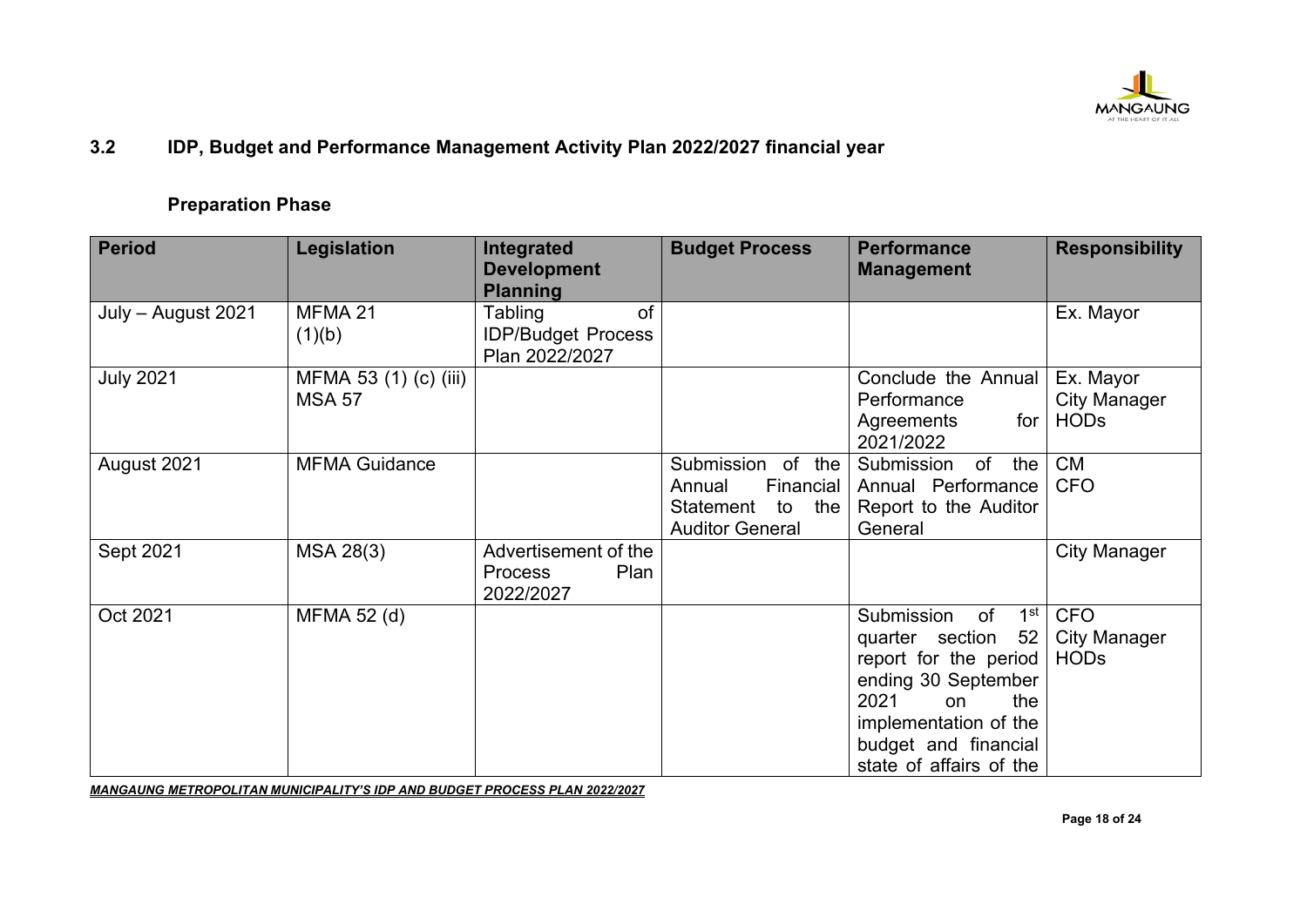

| <b>Period</b> | <b>Legislation</b>                                                                                 | Integrated<br><b>Development</b><br><b>Planning</b>                                                                                                                                                                                                                                                                                                                                                                   | <b>Budget Process</b>                       | <b>Performance</b><br><b>Management</b>     | <b>Responsibility</b>                                                  |
|---------------|----------------------------------------------------------------------------------------------------|-----------------------------------------------------------------------------------------------------------------------------------------------------------------------------------------------------------------------------------------------------------------------------------------------------------------------------------------------------------------------------------------------------------------------|---------------------------------------------|---------------------------------------------|------------------------------------------------------------------------|
|               |                                                                                                    |                                                                                                                                                                                                                                                                                                                                                                                                                       |                                             | municipality<br>to<br>Council for approval. |                                                                        |
| Dec 2021      | MSA 29 (1) (b)                                                                                     | Public<br>Undertake<br>participation<br>sessions to:<br>• Provide<br>implementation<br>of the IDP and<br><b>Budget</b><br>Solicit inputs on<br>community needs<br>Review<br>the<br>$\blacksquare$<br>Spatial<br>Development<br>Framework and<br>discuss intended<br>spatial<br>commitments<br>NB:<br><b>Various</b><br>possible methods<br>of communication<br>will be<br>used<br>in<br>this<br>meeting<br>milestone. |                                             |                                             | Speaker<br><b>City Manager</b><br>Centlec<br>Management<br><b>HODs</b> |
| Dec 2021      | <b>MFMA Guidance</b><br>MANCAUNC METROPOLITAN MUNICIPALITY'S IPP AND BUDGET PROCESS BLAN 2022/2027 |                                                                                                                                                                                                                                                                                                                                                                                                                       | Capital<br>investment<br>and sectoral plans |                                             | HOD's<br>Centlec<br>Management                                         |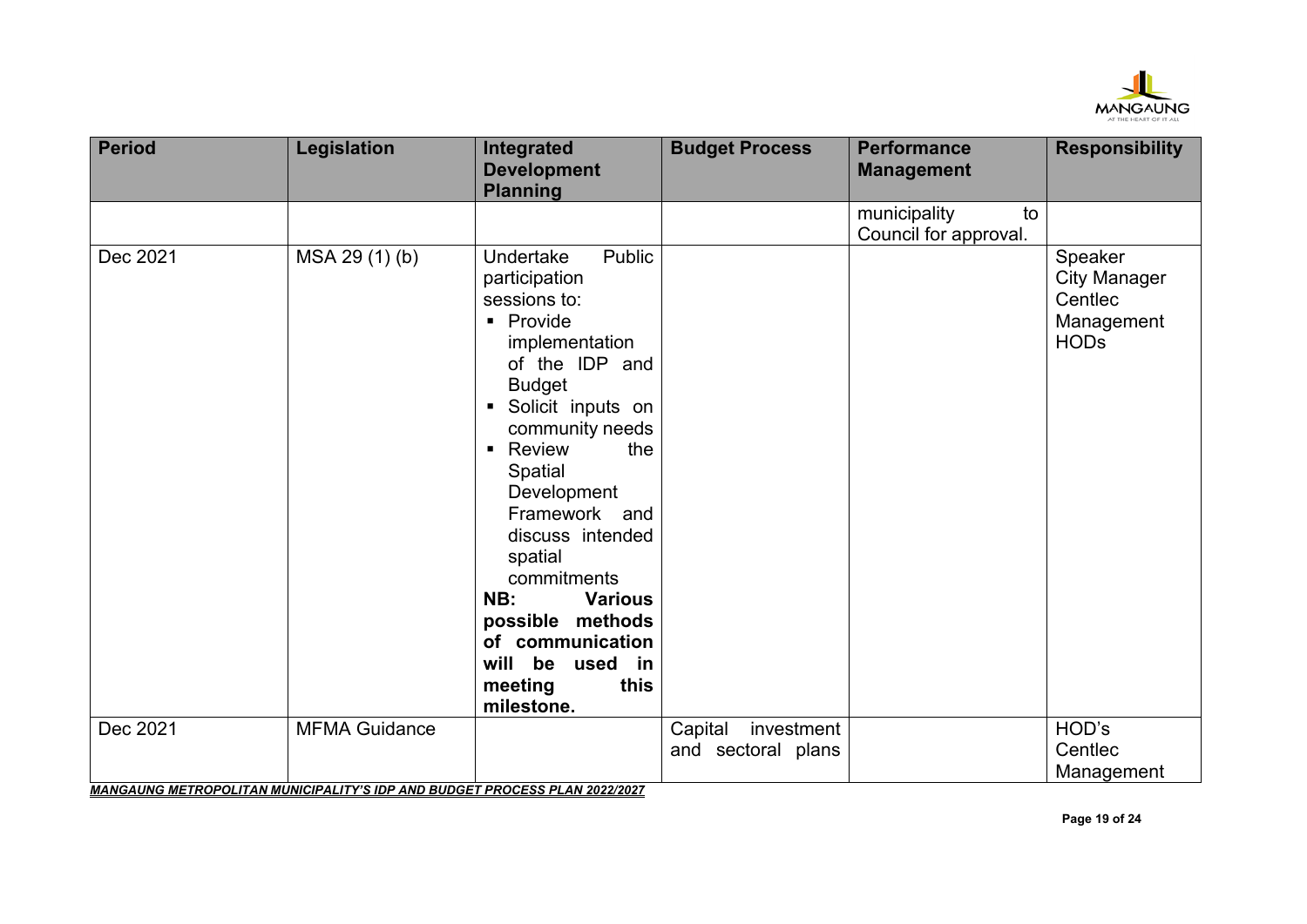

| <b>Period</b> | Legislation | Integrated<br><b>Development</b><br>Planning | <b>Budget Process</b>           | <b>Performance</b><br><b>Management</b> | <b>Responsibility</b> |
|---------------|-------------|----------------------------------------------|---------------------------------|-----------------------------------------|-----------------------|
|               |             |                                              | l are developed and<br>reviewed |                                         |                       |

# **Strategy Phase**

| <b>Period</b> | Legislation          | Integrated<br><b>Development</b><br><b>Planning</b> | <b>Budget Process</b>                                           | <b>Performance</b><br><b>Management</b>                                                                                                                                 | <b>Responsibility</b>                                                                     |
|---------------|----------------------|-----------------------------------------------------|-----------------------------------------------------------------|-------------------------------------------------------------------------------------------------------------------------------------------------------------------------|-------------------------------------------------------------------------------------------|
| Jan 2022      | <b>MFMA Guidance</b> |                                                     | Submission of final<br>tariffs proposal and<br>revenue forecast |                                                                                                                                                                         | <b>GM</b><br>Revenue<br>Management/<br><b>HOD</b><br>Engineering<br>Centlec<br>Management |
| Jan 2022      | MFMA 52 (d)          | draft<br>Centlec submit<br>business plan            | Centlec submit draft<br>budget                                  | Submission<br>of<br>2nd<br>quarter<br>section 52 report<br>for<br>the<br>period<br>31<br>ending<br>2021<br>December<br>the<br>on<br>implementation of<br>the budget and | <b>CFO</b><br><b>City Manager</b><br><b>HODs</b><br>and<br>Centlec CEO                    |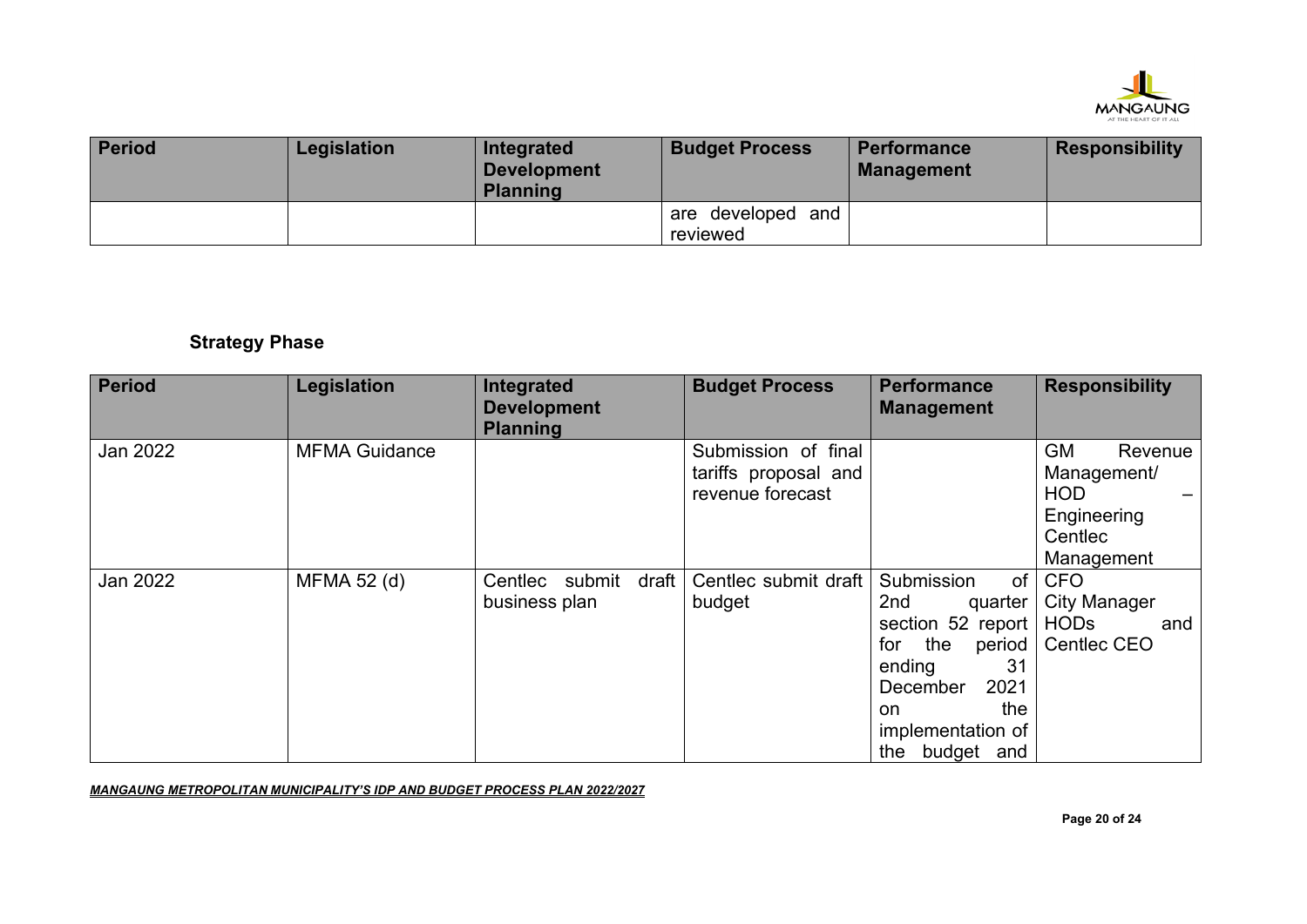

| <b>Period</b>   | Legislation        | Integrated<br><b>Development</b><br><b>Planning</b> | <b>Budget Process</b>                           | <b>Performance</b><br><b>Management</b>                     | <b>Responsibility</b>              |
|-----------------|--------------------|-----------------------------------------------------|-------------------------------------------------|-------------------------------------------------------------|------------------------------------|
|                 |                    |                                                     |                                                 | financial of<br>the                                         |                                    |
|                 |                    |                                                     |                                                 | municipality<br>to<br>Council<br>for                        |                                    |
|                 |                    |                                                     |                                                 | approval                                                    |                                    |
| Jan 2022        | MFMA 72 (1)(b)     |                                                     | Table in council the                            | Submission of the                                           | <b>CFO</b>                         |
|                 |                    |                                                     | mid-year<br>budget                              | SDBIP mid-year                                              | <b>City Manager</b>                |
|                 |                    |                                                     | report                                          | performance<br>assessment                                   |                                    |
|                 |                    |                                                     |                                                 | report section 72                                           |                                    |
|                 |                    |                                                     |                                                 | for period 01 July                                          |                                    |
|                 |                    |                                                     |                                                 | 2021<br>31                                                  |                                    |
|                 |                    |                                                     |                                                 | 2021<br>December                                            |                                    |
|                 |                    |                                                     |                                                 | Council<br>for<br>to                                        |                                    |
|                 |                    |                                                     |                                                 | approval                                                    |                                    |
| Jan 2022        | SCM Reg $6(3)$ and |                                                     | <b>EMT/CM reviews the</b><br>first draft of the | Submission<br>of<br>Mid<br>Year<br>$\overline{\phantom{m}}$ | <b>City Manager</b><br><b>HODs</b> |
|                 | (4)                |                                                     | <b>MTREF</b> report                             | <b>Budget</b><br>and                                        | Centlec                            |
|                 |                    |                                                     |                                                 | Performance                                                 | Management                         |
|                 |                    |                                                     |                                                 | Assessment                                                  |                                    |
|                 |                    |                                                     |                                                 | Report<br>for                                               |                                    |
|                 |                    |                                                     |                                                 | 2021/2022                                                   |                                    |
|                 |                    |                                                     |                                                 | financial year to                                           |                                    |
|                 |                    |                                                     |                                                 | <b>National Treasury</b>                                    |                                    |
| <b>Jan 2022</b> | MFMA 127 (2)       |                                                     |                                                 | Table in Council<br>2020/2021                               | Ex. Mayor                          |
|                 |                    |                                                     |                                                 | the                                                         |                                    |
|                 |                    |                                                     |                                                 | Annual Report of                                            |                                    |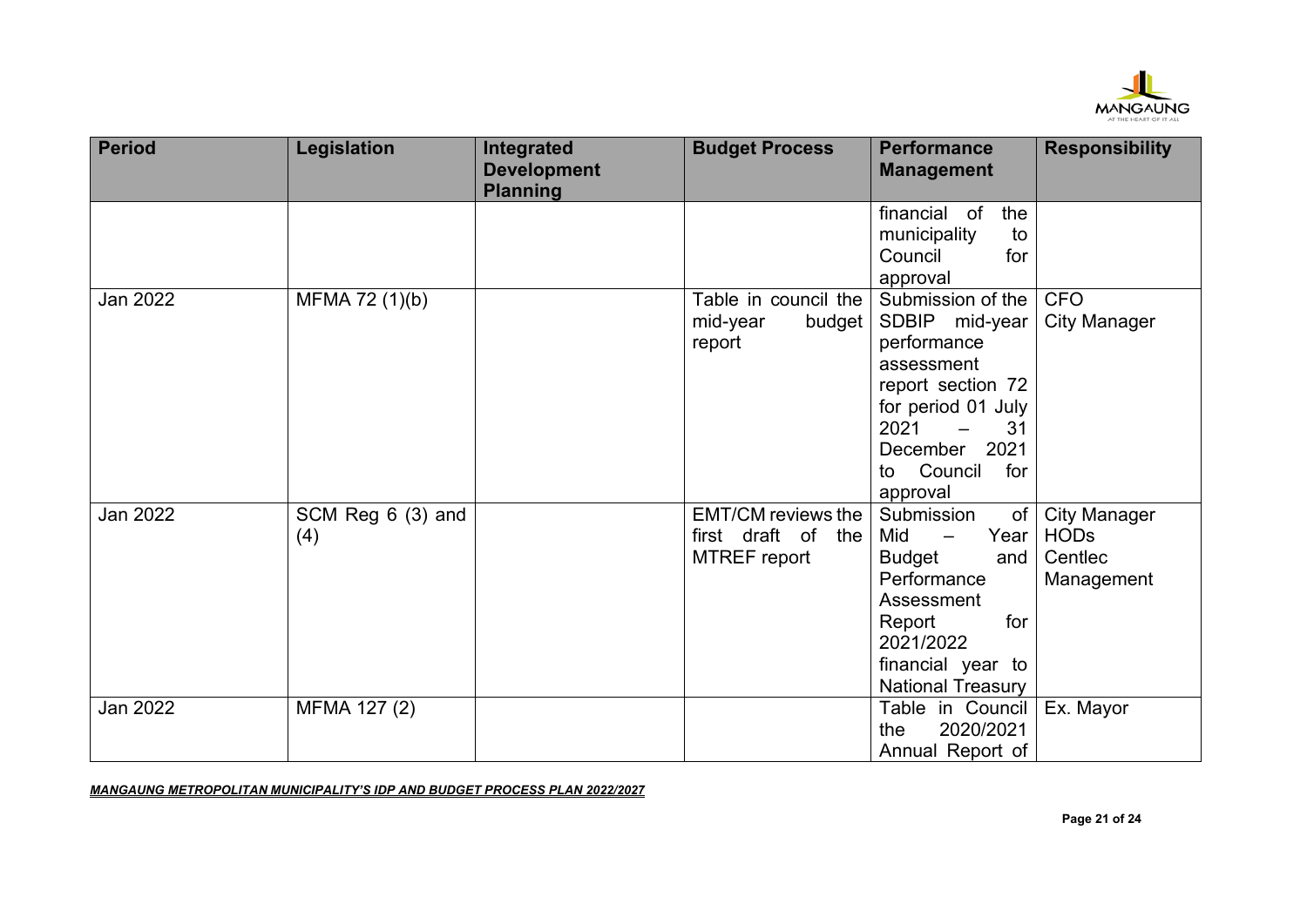

| <b>Period</b> | Legislation          | Integrated<br><b>Development</b><br><b>Planning</b>      | <b>Budget Process</b>                                    | <b>Performance</b><br><b>Management</b>                                        | <b>Responsibility</b>            |
|---------------|----------------------|----------------------------------------------------------|----------------------------------------------------------|--------------------------------------------------------------------------------|----------------------------------|
|               |                      |                                                          |                                                          | City<br>the<br>and<br><b>CENTLEC</b><br>and<br>Publish<br>the<br>on<br>Website |                                  |
| Feb 2022      | <b>MFMA 28(4)</b>    |                                                          | Council<br>approve<br>Adjustment Budget.                 |                                                                                | Ex. Mayor<br><b>City Manager</b> |
| Feb 2022      | <b>MFMA Guidance</b> | <b>IDP</b><br>Budget<br>and<br><b>Steering Committee</b> | <b>IDP</b><br>Budget<br>and<br><b>Steering Committee</b> |                                                                                | Ex. Mayor<br><b>City Manager</b> |

# **Project Phase**

| <b>Period</b> | Legislation          | Integrated                  | <b>Budget Process</b>             | <b>Performance</b> | <b>Responsibility</b> |
|---------------|----------------------|-----------------------------|-----------------------------------|--------------------|-----------------------|
|               |                      | <b>Development Planning</b> |                                   | <b>Management</b>  |                       |
| Feb 2022      | <b>MFMA Guidance</b> | the<br>Incorporate          | <b>Discuss</b><br>the<br>monetary |                    | <b>City Manager</b>   |
|               |                      | proposed projects and       | of the<br>terms<br>proposed       |                    | <b>CFO</b>            |
|               |                      | programs on the Draft       | projects and programmes           |                    | <b>HODs</b>           |
|               |                      | <b>IDP</b>                  |                                   |                    | Centlec               |
|               |                      |                             |                                   |                    | Management            |
| Feb 2022      | <b>MFMA Guidance</b> |                             | Capital<br>Finalisation<br>оf     |                    | HOD's                 |
|               |                      |                             | investment<br>and                 |                    | Centlec               |
|               |                      |                             | development/review                |                    | Management            |
|               |                      |                             | process of sectoral plans         |                    |                       |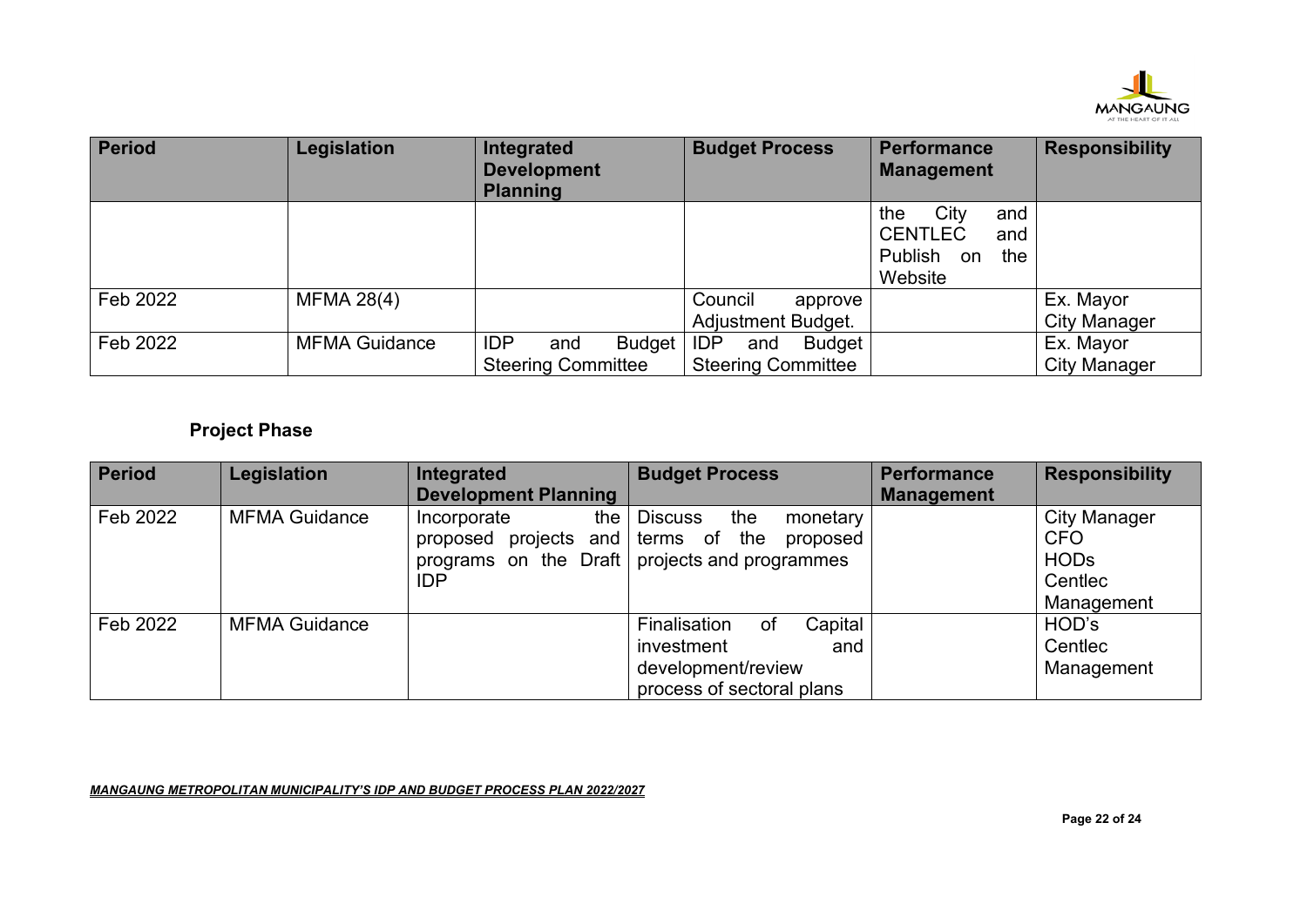

### **Approval Phase**

| <b>Period</b> | Legislation       | Integrated<br><b>Development</b><br><b>Planning</b>                                                                                                                                                                                                                                                 | <b>Budget Process</b>                                                                           | <b>Performance</b><br><b>Management</b>                                                                                                                                                                                                                                              | <b>Responsibilit</b><br>y                                                 |
|---------------|-------------------|-----------------------------------------------------------------------------------------------------------------------------------------------------------------------------------------------------------------------------------------------------------------------------------------------------|-------------------------------------------------------------------------------------------------|--------------------------------------------------------------------------------------------------------------------------------------------------------------------------------------------------------------------------------------------------------------------------------------|---------------------------------------------------------------------------|
| March 2022    | MFMA 16 (2)       | of<br>Tabling<br>the<br>2022/2027<br>Draft IDP,<br>Sectoral<br>Plans<br>including<br>proposed<br>revisions                                                                                                                                                                                          | Tabling of 2022/2027 Draft<br>MTREF Budget and budget<br>related policies - MMM and<br>Centlec. | Adopt an oversight<br>report<br>providing<br>comments<br>on the<br>2020/2021<br>Annual<br>Report                                                                                                                                                                                     | <b>City Manager</b><br>Council                                            |
| April 2022    | <b>MFMA 52(d)</b> |                                                                                                                                                                                                                                                                                                     |                                                                                                 | Submission of<br>3 <sup>rd</sup><br>quarter section 52<br>report for the period<br>ending 31 March<br>2021<br>the<br><sub>on</sub><br>of<br>implementation<br>budget<br>the<br>and<br>financial<br>state<br>of<br>affairs<br>of<br>the<br>municipality<br>to<br>Council for approval | <b>CFO</b><br><b>City Manager</b><br><b>HODs</b><br>Centlec<br>Management |
| April 2022    | MFMA $22(a)(ii)$  | Commence process of<br>consultation on the<br>tabled draft IDP with:<br>1. Communities<br>2. Councillors<br>3. Business Sector<br><b>NB: Various possible</b><br>methods<br><b>of</b><br>will<br>communication<br><b>MANGAUNG METROPOLITAN MUNICIPALITY'S IDP AND BUDGET PROCESS PLAN 2022/2027</b> | of<br>Commence<br>process<br>consultation<br>on the draft<br>tabled Budget                      |                                                                                                                                                                                                                                                                                      | Speaker<br><b>City Manager</b><br><b>HODs</b><br>Centlec<br>Management    |